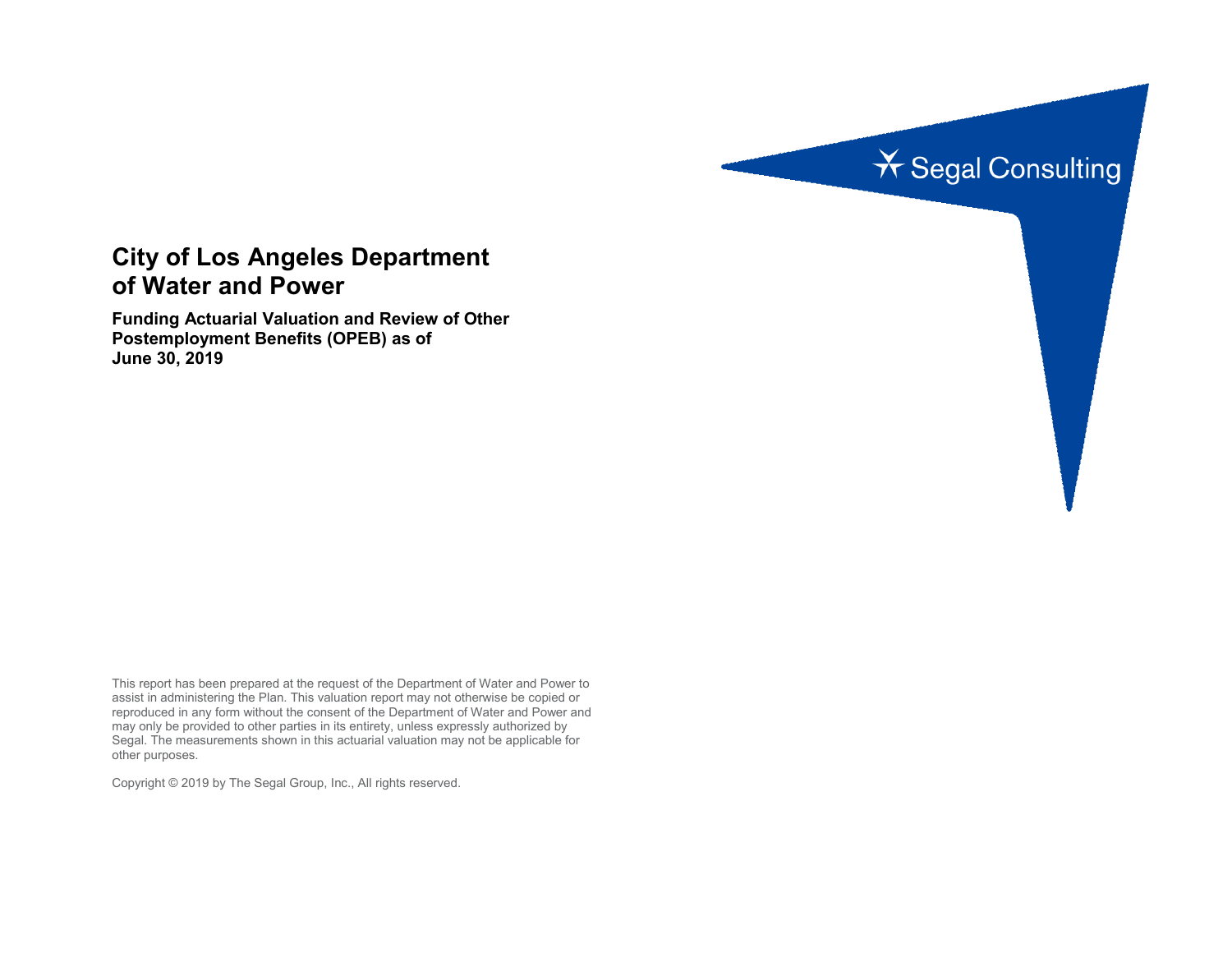

180 Howard Street, Suite 1100 San Francisco, CA 94105-6147 T 415.263.8200 F 415.376.1167 www.segalco.com

*November 7, 2019*

*Ms. Ann Santilli Chief Financial Officer City of Los Angeles Department of Water and Power 111 N. Hope Street, Room 450 Los Angeles, CA 90011*

*Dear Ann:*

*We are pleased to submit this Actuarial Valuation and Review of Other Postemployment Benefits (OPEB) as of June 30, 2019. The report summarizes the actuarial data used in the valuation, establishes the Actuarially Determined Contribution (ADC) for the coming year, and analyzes the preceding year's experience. This report was based on the census and financial data provided by the Department of Water and Power (DWP), with exceptions noted for data in Exhibit II, and the terms of the Plan as communicated to us by DWP. The actuarial calculations were completed under the supervision of Thomas Bergman, ASA, MAAA, EA and Andy Yeung, ASA, MAAA, FCA, EA. The health care trend and other related medical assumptions have been reviewed by Paul Sadro, ASA, MAAA.*

*This actuarial valuation has been completed in accordance with generally accepted actuarial principles and practices. To the best of our knowledge, the information supplied in this actuarial valuation is complete and accurate. Further, in our opinion, the assumptions used in this valuation and described in Exhibit II are reasonably related to the experience of and the expectations for the Plan. The actuarial projections are based on these assumptions and the plan of benefits as summarized in Exhibit III.*

*Sincerely,*

*Segal Consulting, a Member of The Segal Group, Inc.*

*By:*

*Paul Angelo, FSA, MAAA, FCA, EA Andy Yeung, ASA, MAAA, FCA, EA Senior Vice President and Actuary Vice President and Actuary* 

*JAC/bbf*

*cc: Kathy Fong*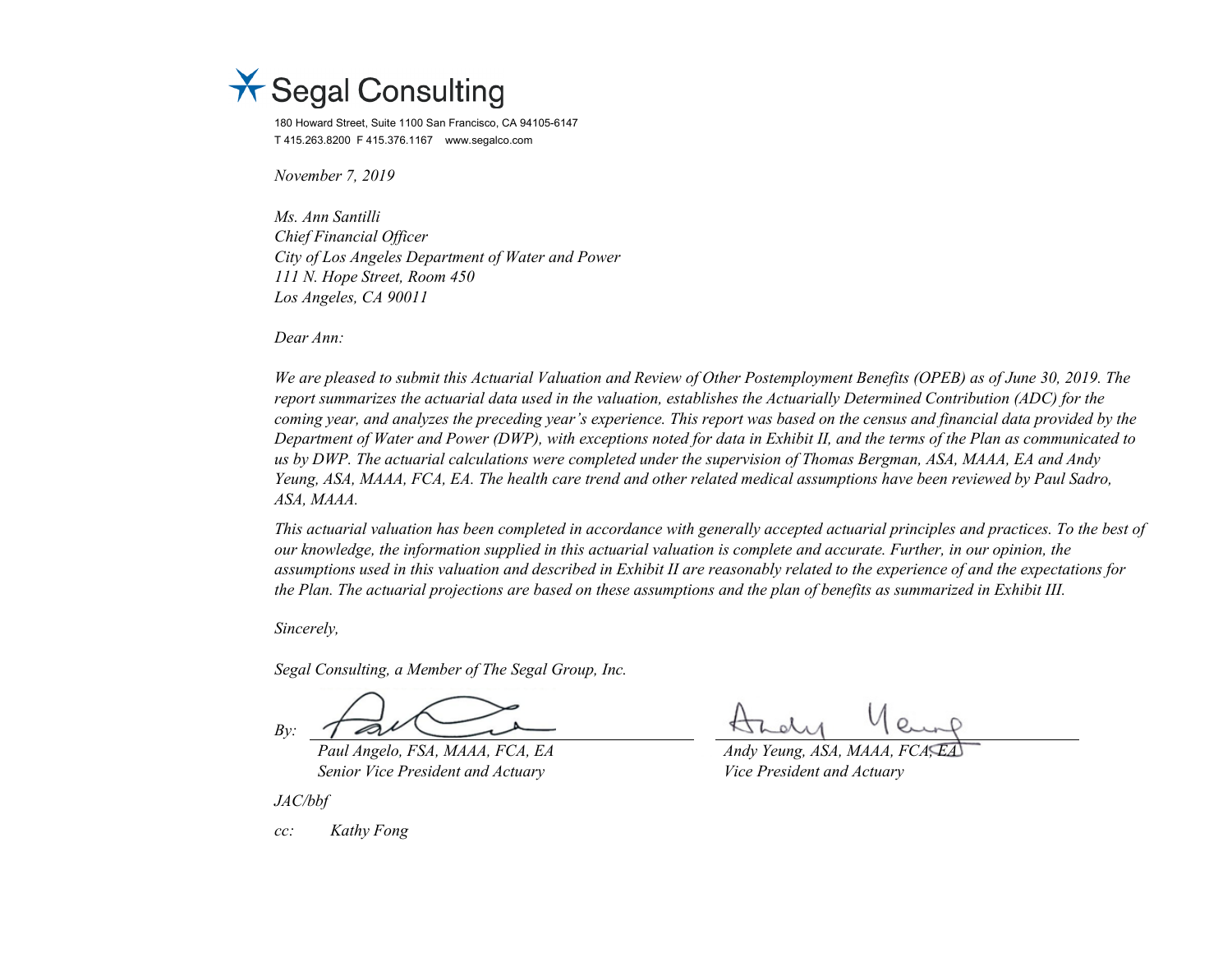#### **SECTION 1 SECTION 2 SECTION 3 SECTION 4**

| Highlights of the Valuation  1                         |
|--------------------------------------------------------|
| Summary of Valuation Results 2                         |
| Important Information about<br>Actuarial Valuations  3 |
| Actuarial Certification  5                             |

CHART 1 Actuarial Present Value of Total Projected Benefits (APB) and Actuarial Balance Sheet.............. 6 CHART 2 Actuarial Accrued Liability (AAL) and Unfunded AAL (UAAL) ...................................... 7 CHART 3

Table of Amortization Bases...... 8

#### CHART 4

Determination of Actuarially Determined Contribution (ADC) – Payable Throughout Fiscal Year Total............................................ 9

CHART 5 Schedule of Employer Contributions............................ 12

CHART 6 Schedule of Funding Progress.. 13

| EXHIBIT A<br>Summary of Participant Data - |  |
|--------------------------------------------|--|
| EXHIBIT B<br>Cash Flow Projections 17      |  |
| EXHIBIT C                                  |  |

# Actuarial Value of Assets......... 18

#### **EXECUTIVE SUMMARY VALUATION RESULTS VALUATION DETAILS SUPPORTING INFORMATION**

#### EXHIBIT I

| Summary of Supplementary  |  |
|---------------------------|--|
|                           |  |
| EXHIBIT II                |  |
| Actuarial Assumptions and |  |
| Actuarial Cost Method 20  |  |

# EXHIBIT III Summary of Plan ...................... 34

EXHIBIT IV Definitions of Terms................. 37

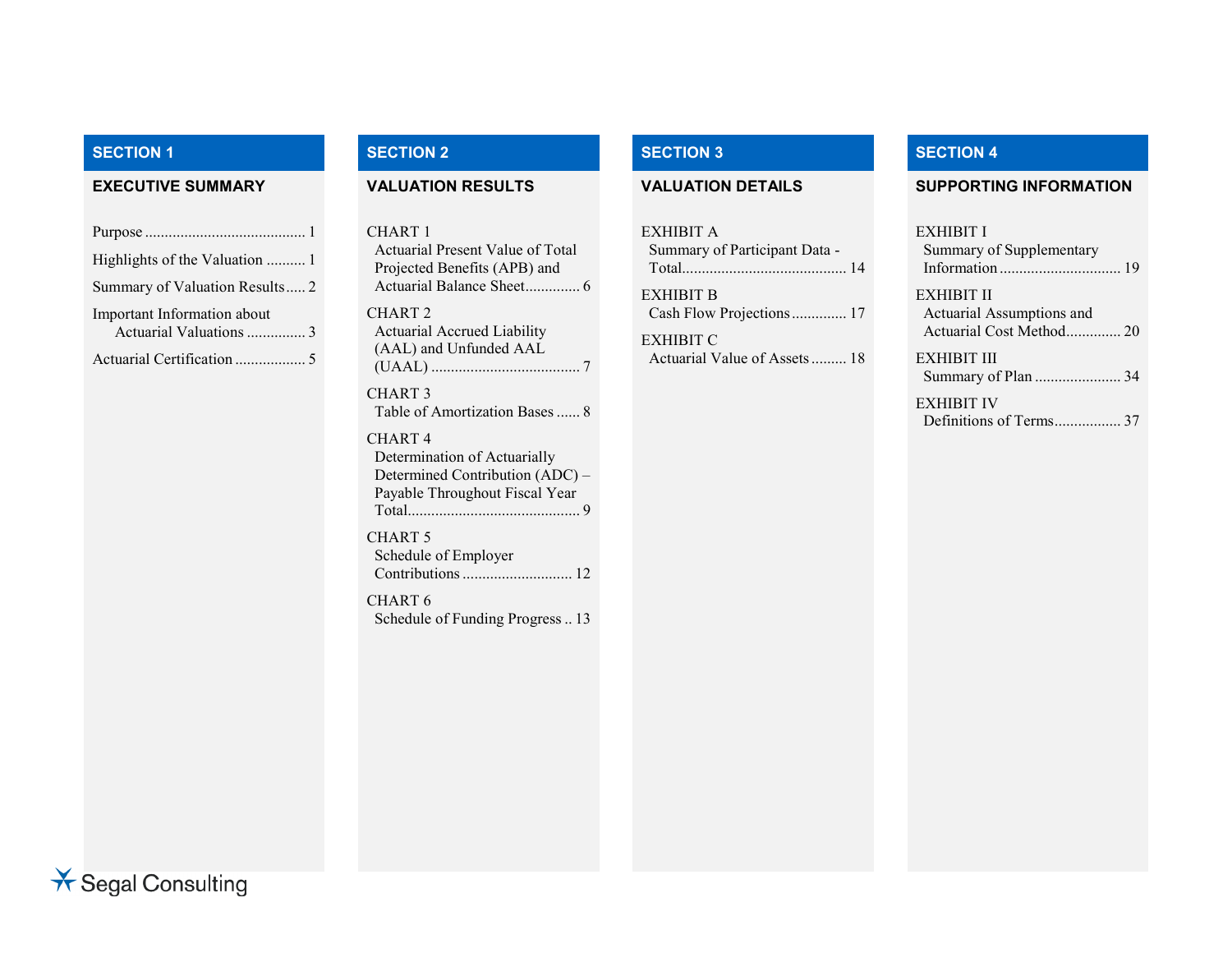#### **PURPOSE**

This report presents the results of our actuarial valuation of the City of Los Angeles Department of Water and Power (DWP) postretirement medical and dental benefits plan as of June 30, 2019 for funding purposes.

The membership data used in the June 30, 2019 valuation was based on the characteristics of covered active members, retired members and beneficiaries as of March 31, 2019.

#### **HIGHLIGHTS OF THE VALUATION**

- **The Actuarially Determined Contribution (ADC)** increased from 7.53% of payroll for the 2018-2019 fiscal year to 8.35% of payroll for the 2019-2020 fiscal year. The increase in ADC was primarily due to: (a) the decrease in assumed investment return from 7.25% to 7.00% following the recently adopted actuarial assumptions from the experience study for the Retirement Plan and (b) the increase in trend assumption for the Medicare Part B subsidy from 4.00% to 4.50%.
- The return on market value of assets was 6.47% and the return on actuarial value of assets was 6.87% after reflecting the recognition of deferred gains from prior years.
- $\triangleright$  As of June 30, 2019, the ratio of assets, on an actuarial value basis, to the Actuarial Accrued Liability (AAL), i.e., the funded ratio, is 81.85% compared to 83.24% in the prior valuation. These ratios if measured on a Market Value basis have decreased to 82.75% from 84.46% during 2018-2019. There is an increase in the Unfunded Actuarial Accrued Liability (UAAL)

measured on an actuarial value basis to \$487.0 million from \$413.9 million calculated in the prior valuation. A detailed reconciliation of the change in UAAL can be found in Chart 2.

DWP is currently working with Segal to develop a formal written funding policy. Pending formal adoption of such policy, we will continue to use the current practice, including a single, declining amortization period as part of the following approach in developing the Actuarially Determined Contribution (ADC):

Normal cost plus amortization of the UAAL using the following basis:

- Declining 30-year amortization beginning June 30, 2005, with 16 years remaining as of June 30, 2019 and,
- UAAL amortized as a level percent of payroll.
- The Governmental Accounting Standards (GAS) 74 report with a measurement date of June 30, 2019 for financial reporting purposes for the Plan was provided as a separate report.
- The GAS 75 report with a measurement date of June 30, 2019 for financial reporting purposes for the employer (with a reporting date of June 30, 2020) will be provided in the next few months.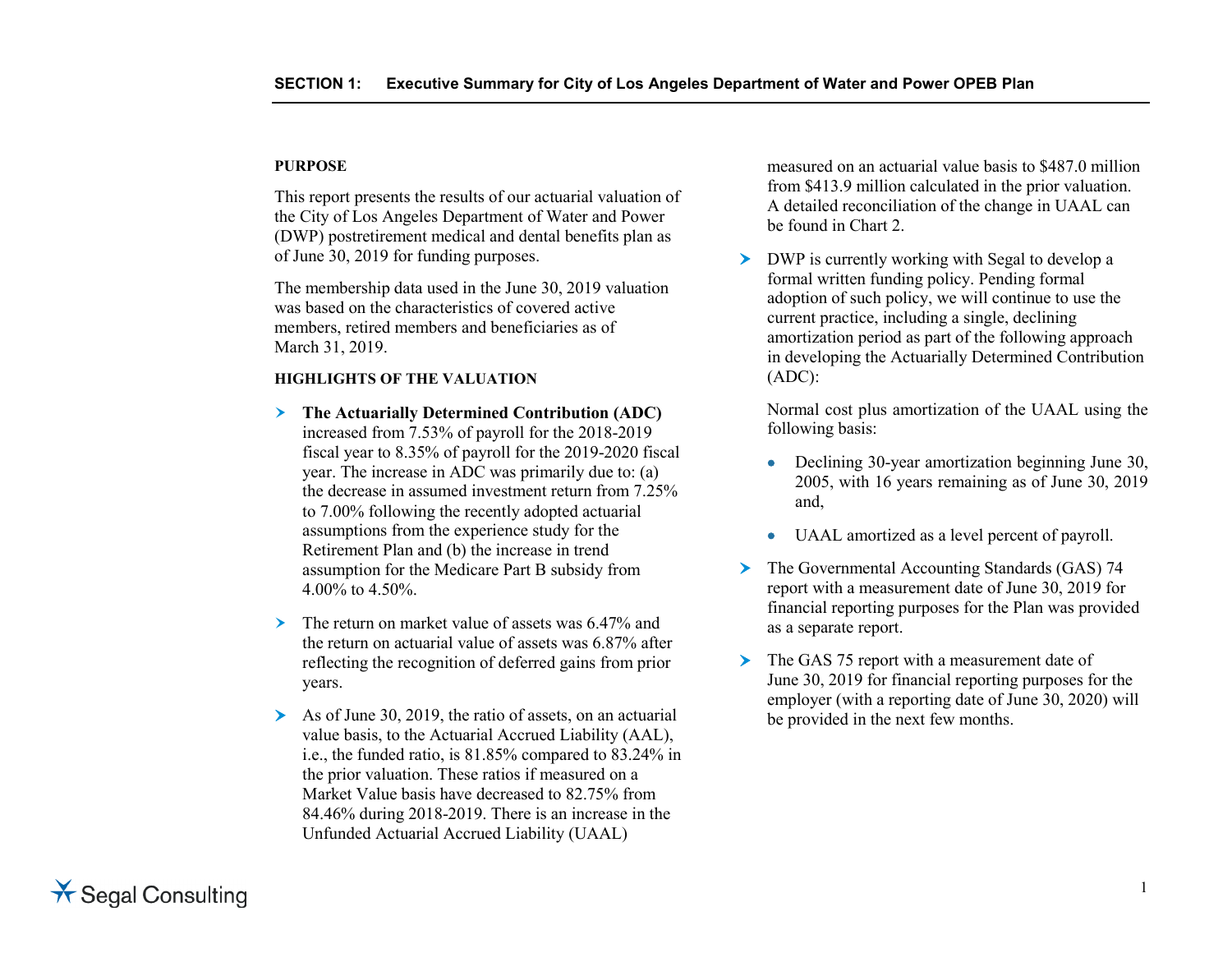#### **SUMMARY OF VALUATION RESULTS**

*The key valuation results for the current and prior years are shown.*

| June 30, 2019   | June 30, 2018   |
|-----------------|-----------------|
| \$2,683,446,018 | \$2,469,304,377 |
| 2,196,487,396   | 2,055,373,577   |
| 486,958,622     | 413,930,800     |
| 81.85%          | 83.24%          |
| \$2,220,545,145 | \$2,085,697,159 |
| 462,900,873     | 383,607,218     |
| 82.75%          | 84.46%          |
| June 30, 2020   | June 30, 2019   |
| \$52,963,965    | \$46,187,613    |
| 39,239,001      | 31,882,546      |
| 3,172,523       | 2,780,528       |
| \$95,375,489    | \$80,850,687    |
| 1,141,875,615   | 1,073,554,608   |
| 8.35%           | $7.53\%$        |
| 18,615          | 18,299          |
|                 |                 |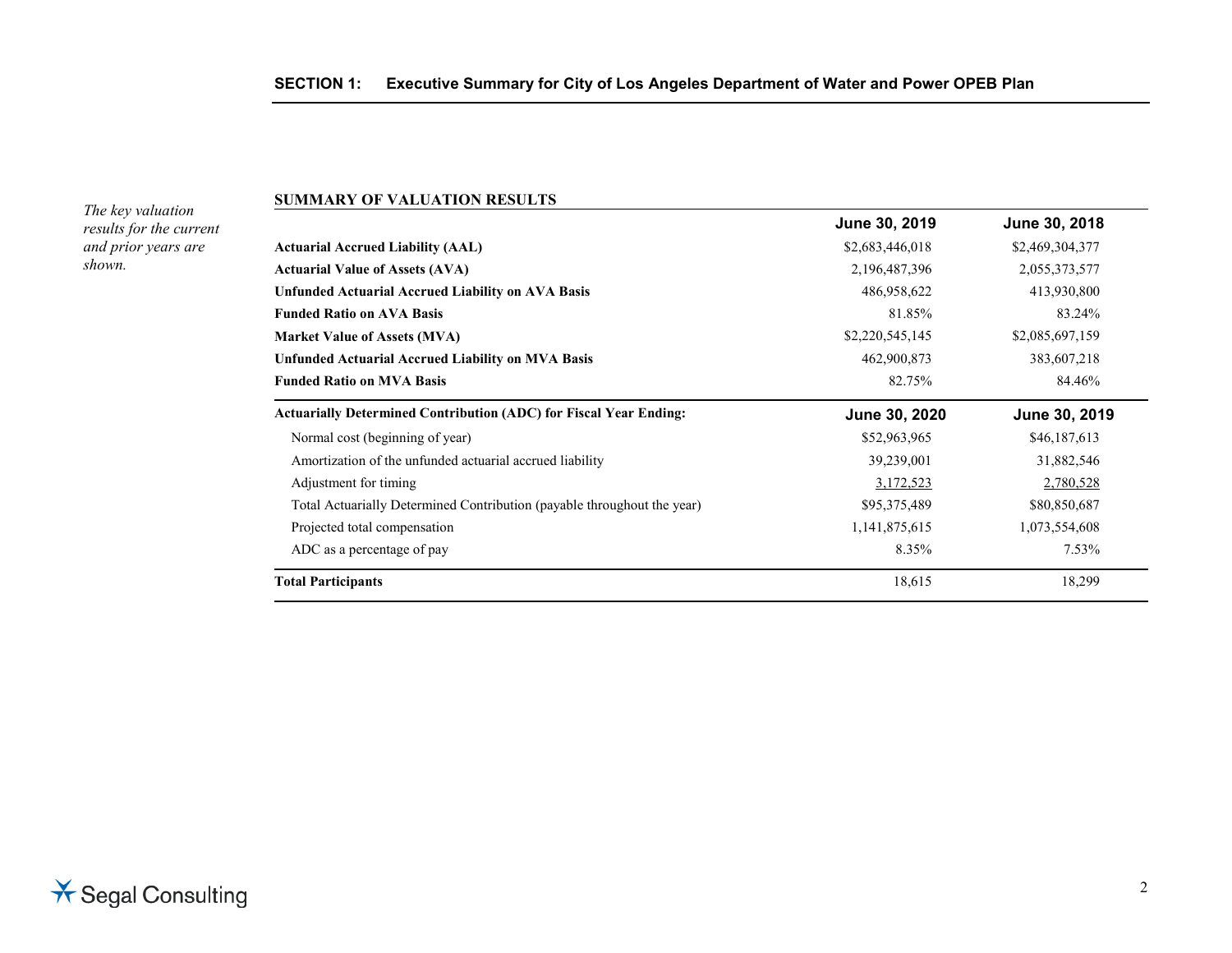#### **IMPORTANT INFORMATION ABOUT ACTUARIAL VALUATIONS**

In order to prepare an actuarial valuation, Segal Consulting ("Segal") relies on a number of input items. These include:

- **Plan of benefits** Plan provisions define the rules that will be used to determine benefit payments, and those rules, or the interpretation of them, may change over time. It is important to keep Segal informed with respect to plan provisions and administrative procedures, and to review the plan description in this report to confirm that Segal has correctly interpreted the plan of benefits.
- **Participant data** An actuarial valuation for a plan is based on data provided to the actuary by DWP with exceptions noted for Data in Exhibit II. Segal does not audit such data for completeness or accuracy, other than reviewing it for obvious inconsistencies compared to prior data and other information that appears unreasonable. It is important for Segal to receive the best possible data and to be informed about any known incomplete or inaccurate data.
- **Assets** This valuation is based on the market value of assets as of the valuation date, as provided by DWP.
- **Actuarial assumptions** In preparing an actuarial valuation, Segal projects the benefits to be paid to existing plan participants for the rest of their lives and the lives of their beneficiaries. This projection requires actuarial assumptions as to the probability of death, disability, withdrawal, and retirement of each participant for each year. In addition, the benefits projected to be paid for each of those events in each future year reflect actuarial assumptions as to health care trends and member enrollment in retiree health benefits. The projected benefits are then discounted to a present value, based on the assumed rate of return that is expected to be achieved on the plan's assets. There is a reasonable range for each assumption used in the projection and the results may vary materially based on which assumptions are selected. It is important for any user of an actuarial valuation to understand this concept. Actuarial assumptions are periodically reviewed to ensure that future valuations reflect emerging plan experience. While future changes in actuarial assumptions may have a significant impact on the reported results, that does not mean that the previous assumptions were unreasonable.

The user of Segal's actuarial valuation (or other actuarial calculations) should keep the following in mind:

- The valuation is prepared at the request of DWP. Segal is not responsible for the use or misuse of its report, particularly by any other party.
- An actuarial valuation is a measurement of the plan's assets and liabilities at a specific date. Accordingly, except where otherwise noted, Segal did not perform an analysis of the potential range of future financial measures. The actual long-term cost of the plan will be determined by the actual benefits and expenses paid and the actual investment experience of the plan.
- $\triangleright$  If DWP is aware of any event or trend that was not considered in this valuation that may materially change the results of the valuation, Segal should be advised, so that we can evaluate it.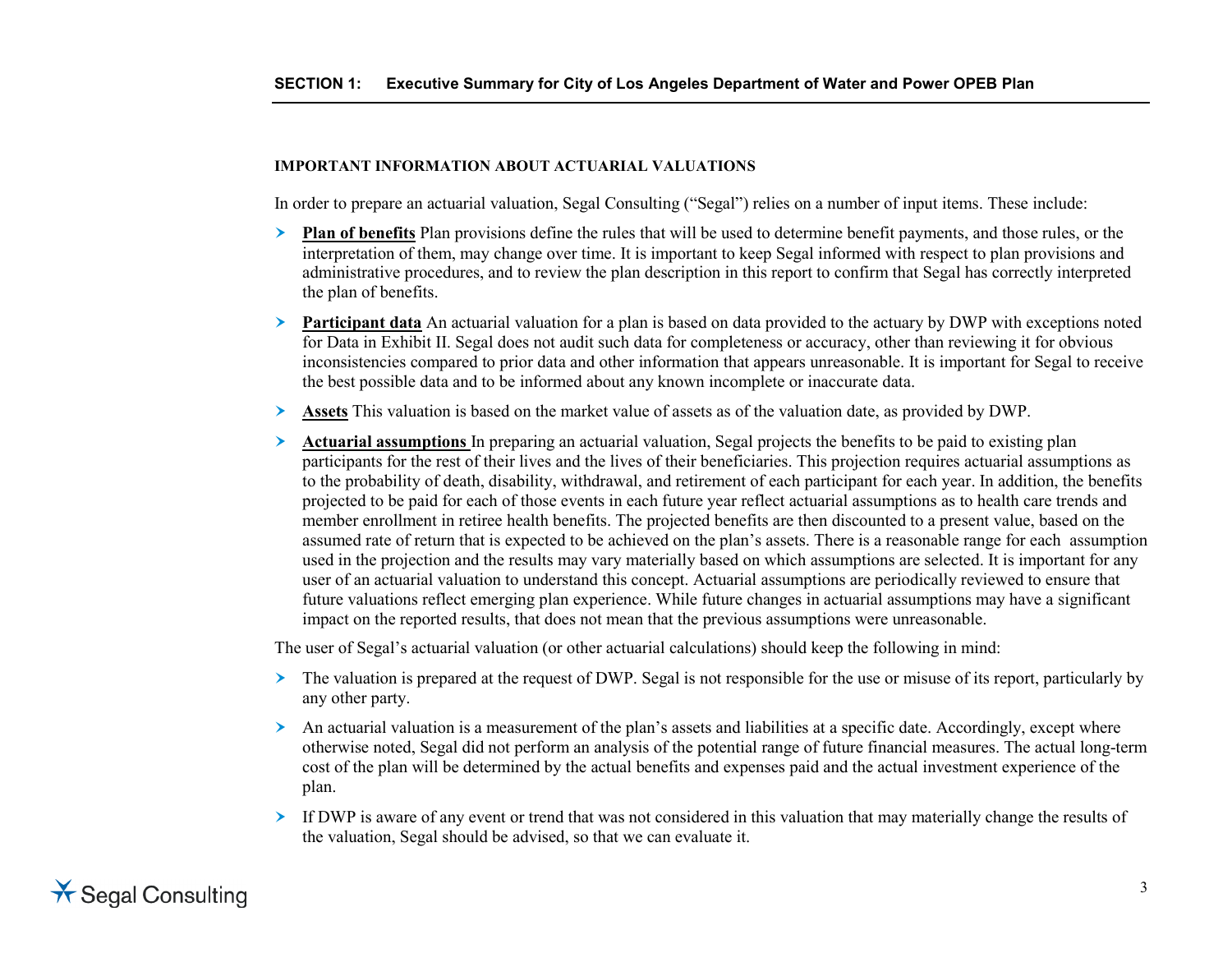- $\triangleright$  Critical events for a plan include, but are not limited to, decisions about changes in benefits and contributions. The basis for such decisions needs to consider many factors such as the risk of changes in plan enrollment, emerging claims experience and health care trend, not just the current valuation results.
- Segal does not provide investment, legal, accounting, or tax advice. Segal's valuation is based on our understanding of applicable guidance in these areas and of the plan's provisions, but they may be subject to alternative interpretations. DWP should look to their other advisors for expertise in these areas.

As Segal has no discretionary authority with respect to the management or assets of DWP, it is not a fiduciary in its capacity as actuaries and consultants with respect to DWP.

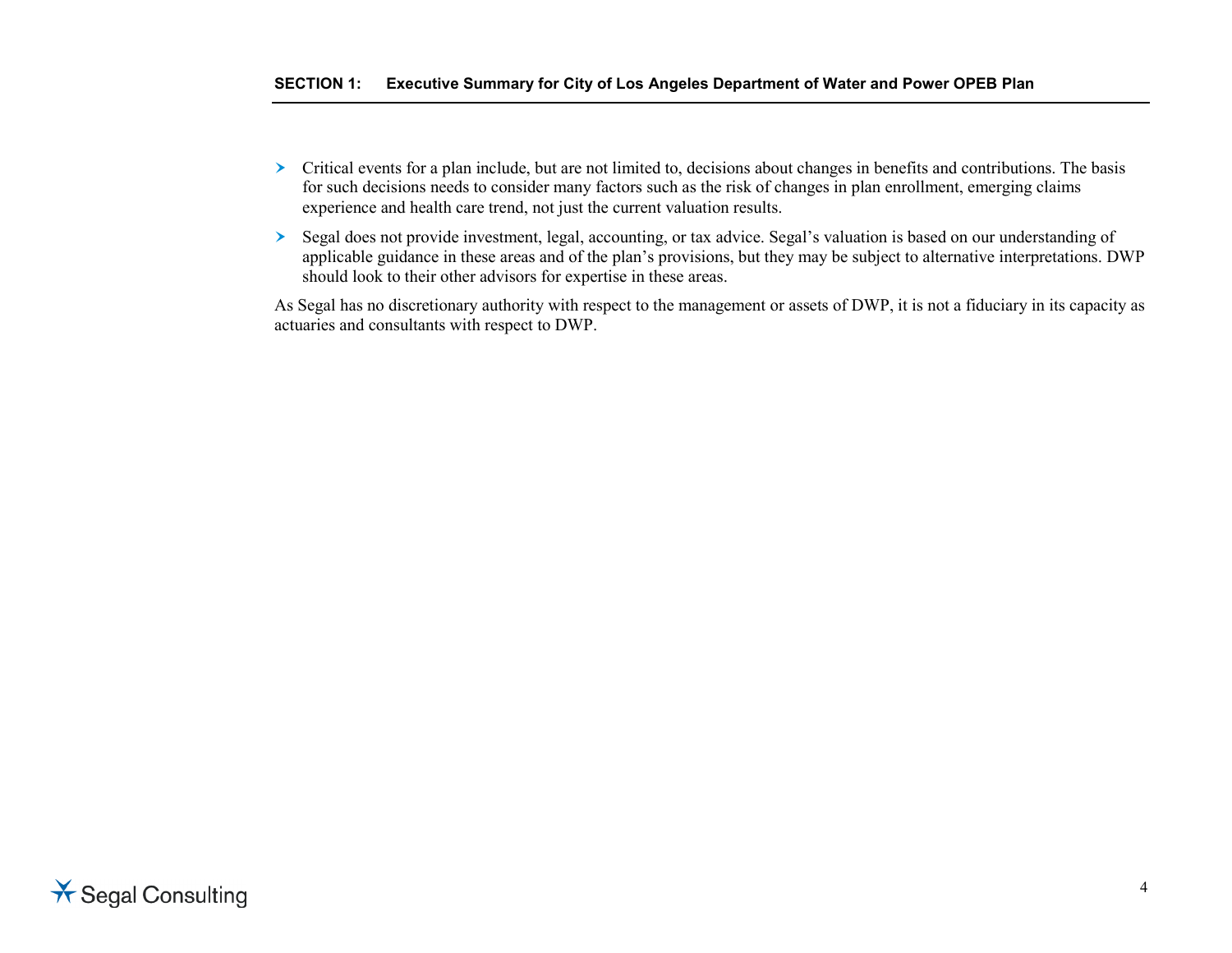November 7, 2019

#### **ACTUARIAL CERTIFICATION**

This is to certify that Segal Consulting, a Member of The Segal Group, Inc. has conducted an actuarial valuation of certain benefit obligations of City of Los Angeles Department of Water and Power's other postemployment benefits program as of June 30, 2019, in accordance with generally accepted actuarial principles and practices.

The actuarial valuation is based on the plan of benefits verified by the Employer and reliance on participant, premium, claims and expense data provided by the Employer or from vendors employed by the Employer with exceptions noted for Data in Exhibit II. Segal Consulting does not audit the data provided. The accuracy and comprehensiveness of the data is the responsibility of those supplying the data. Segal, however, does review the data for reasonableness and consistency.

The actuarial computations made are for purposes of funding the plan. Determinations for purposes other than funding may be significantly different from the results reported here. Accordingly, additional determinations may be needed for other purposes, such as judging benefit security at termination of the plan, or determining short-term cash flow requirements.

To the best of our knowledge, this report is complete and accurate and in our opinion presents the information necessary to fund the Plan with respect to the benefit obligations addressed. The signing actuaries are members of the Society of Actuaries, the American Academy of Actuaries, and other professional actuarial organizations and collectively meet their "General Qualification Standards for Statements of Actuarial Opinions" to render the actuarial opinion contained herein.

Hroma Bergmin

Thomas Bergman, ASA, MAAA, EA Retiree Health Actuary

Andy Yeung

Andy Yeung, ASA, MAAA, FCA, EA Vice President and Actuary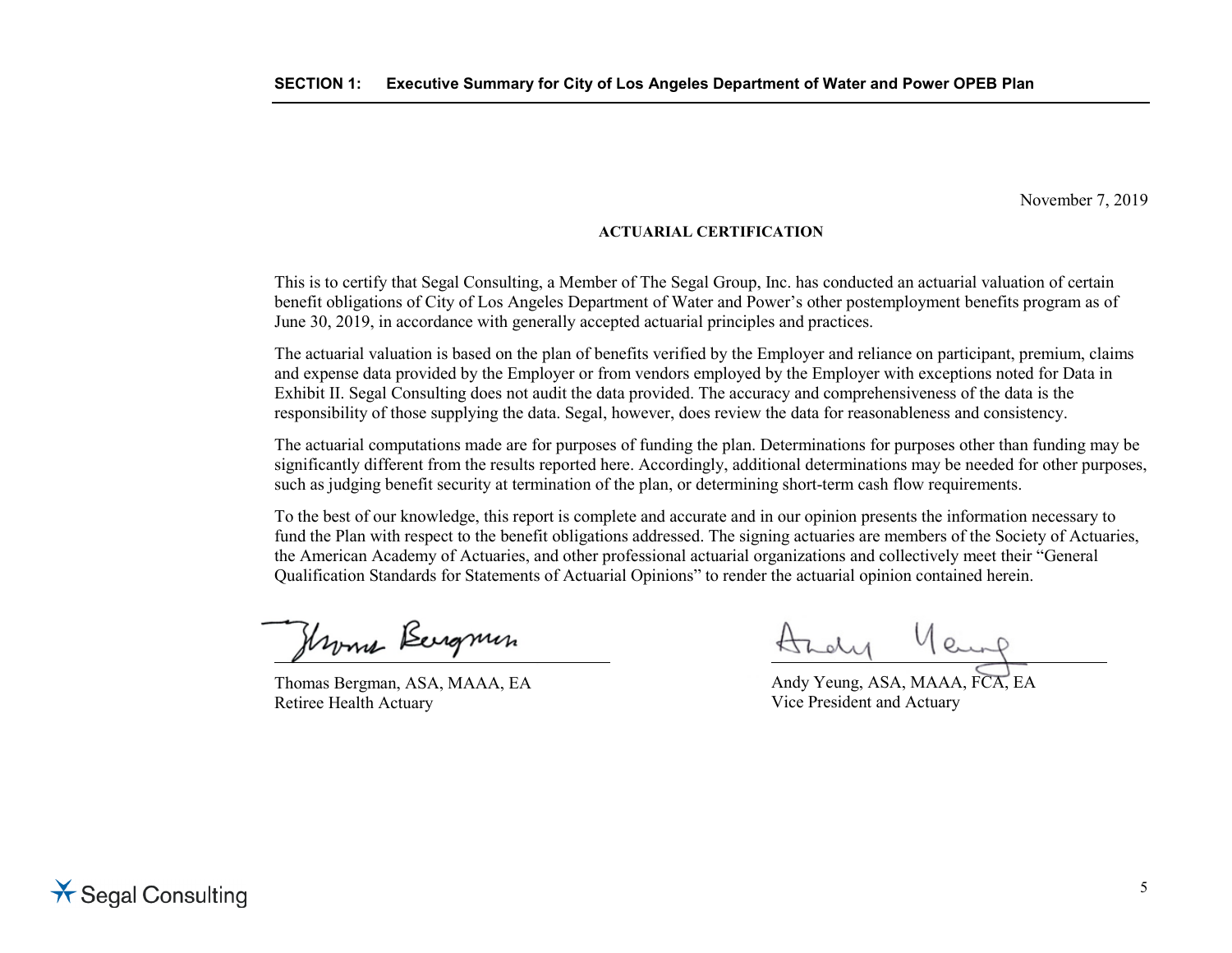The actuarial present value of total projected benefits uses the actuarial assumptions disclosed in Section 4 to calculate the value today of all benefits expected to be paid to current actives and retired plan members. The actuarial balance sheet shows the expected breakdown of how these benefits will be financed.

#### **CHART 1**

**Actuarial Present Value of Total Projected Benefits (APB) and Actuarial Balance Sheet**

|       |                                                                     | <b>Actuarial Present Value</b><br>of Total Projected Benefits (APB) |                 |  |
|-------|---------------------------------------------------------------------|---------------------------------------------------------------------|-----------------|--|
|       |                                                                     | June 30, 2019                                                       | June 30, 2018   |  |
|       | <b>Participant Category</b>                                         |                                                                     |                 |  |
|       | Current retirees, beneficiaries, and dependents                     | \$1,513,238,096                                                     | \$1,382,806,558 |  |
|       | Current active members                                              | 1,755,498,622                                                       | 1,575,295,649   |  |
| Total |                                                                     | \$3,268,736,718                                                     | \$2,958,102,207 |  |
|       |                                                                     | June 30, 2019                                                       | June 30, 2018   |  |
|       | <b>Actuarial Balance Sheet</b>                                      |                                                                     |                 |  |
|       | The actuarial balance sheet as of the valuation date is as follows: |                                                                     |                 |  |
|       | <b>Assets</b>                                                       |                                                                     |                 |  |
|       | Actuarial value of assets                                           | \$2,196,487,396                                                     | \$2,055,373,577 |  |
|       | Present value of future normal costs                                | 585,290,700                                                         | 488,797,830     |  |
| 3.    | Unfunded actuarial accrued liability                                | 486,958,622                                                         | 413,930,800     |  |
| 4.    | Present value of current and future assets                          | \$3,268,736,718                                                     | \$2,958,102,207 |  |
|       | <b>Liabilities</b>                                                  |                                                                     |                 |  |
| 5.    | Actuarial present value of total projected benefits                 | \$3,268,736,718                                                     | \$2,958,102,207 |  |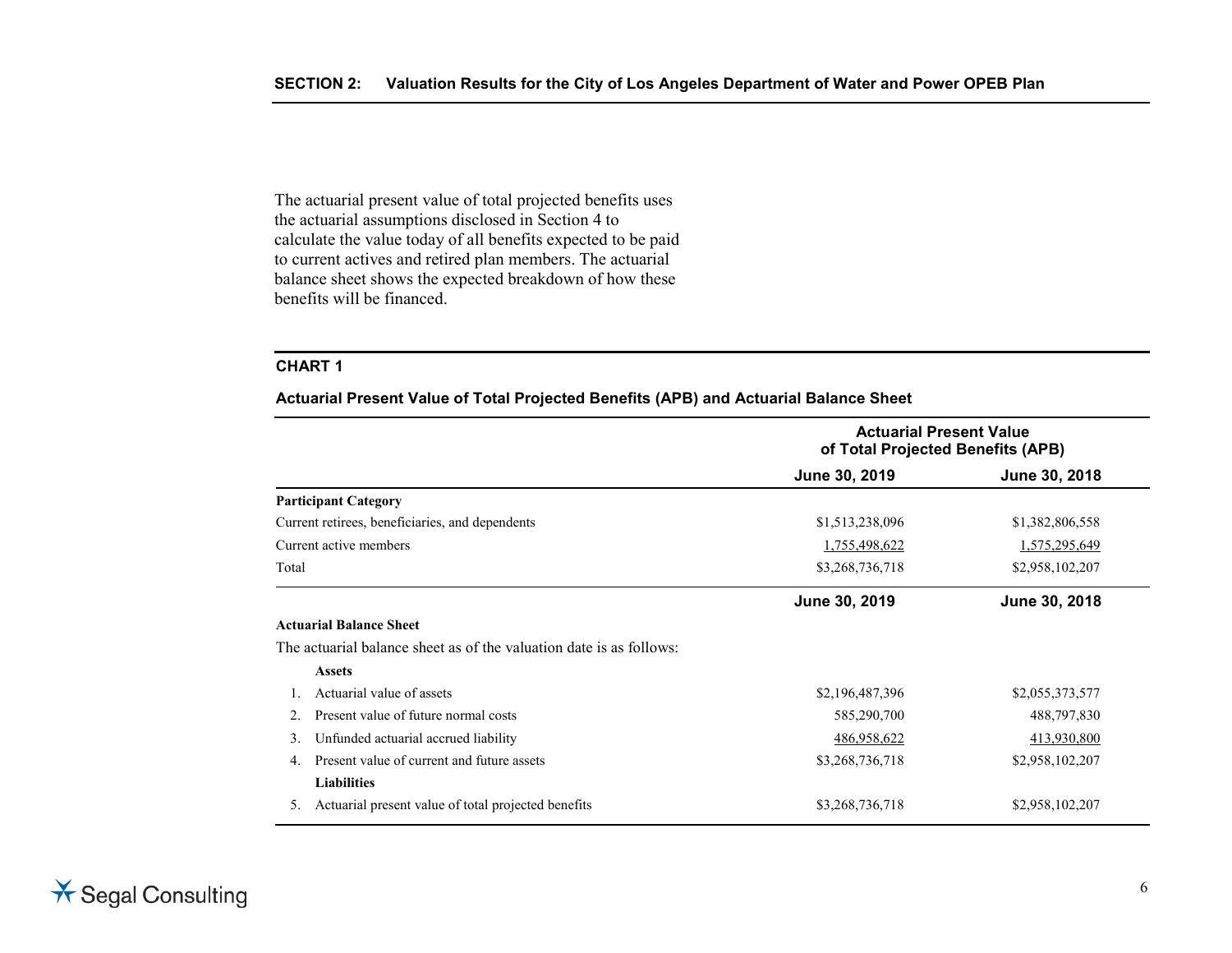The actuarial accrued liability shows that portion of the APB (Chart 1) allocated to periods prior to the valuation date by the actuarial cost method. The chart below shows the portion covered by accumulated plan assets, and reconciles the unfunded actuarial accrued liability from last year to this year.

#### **CHART 2**

#### **Actuarial Accrued Liability (AAL) and Unfunded AAL (UAAL)**

|     |                                                                                                        | June 30, 2019   | June 30, 2018   |
|-----|--------------------------------------------------------------------------------------------------------|-----------------|-----------------|
|     | <b>Participant Category</b>                                                                            |                 |                 |
|     | Current retirees, beneficiaries, and dependents                                                        | \$1,513,238,096 | \$1,382,806,558 |
|     | Current active members                                                                                 | 1,170,207,922   | 1,086,497,819   |
|     | Total actuarial accrued liability                                                                      | \$2,683,446,018 | \$2,469,304,377 |
|     | Actuarial value of assets                                                                              | 2,196,487,396   | 2,055,373,577   |
|     | Unfunded actuarial accrued liability                                                                   | \$486,958,622   | \$413,930,800   |
|     | <b>Development of Unfunded Actuarial Accrued Liability</b>                                             |                 |                 |
|     | Unfunded actuarial accrued liability as of June 30, 2018                                               |                 | \$413,930,800   |
|     | Employer normal cost at beginning of year                                                              |                 | 46, 187, 613    |
| 3.  | Total employer contributions                                                                           |                 | $-102,631,460$  |
| 4.  | Interest on 1, 2 and 3                                                                                 |                 | 29,638,195      |
| 5.  | Expected unfunded actuarial accrued liability (sum of $1 - 4$ )                                        |                 |                 |
| 6.  | 8,060,104<br>Change due to investment experience losses                                                |                 |                 |
|     | Change due to non-investment experience losses                                                         |                 | 9,187,125       |
| 8.  | Change due to premiums on average, increasing less than expected                                       |                 | $-38,486,383$   |
| 9.  | Change due to updating health trend assumptions                                                        |                 | 57,804,126      |
| 10. | Change due to other health-related assumption and method changes<br>$-10,217,718$                      |                 |                 |
|     | Decrease in investment return assumption from 7.25% to 7.00%                                           |                 | 81,849,781      |
|     | Change due to adoption of other assumptions recommended in the Retirement Plan's 2019 experience study |                 | $-8,363,561$    |
| 13. | Subtotal of $6 - 12$                                                                                   |                 | \$99,833,474    |
| 14. | Unfunded actuarial accrued liability as of June 30, 2019                                               |                 | \$486,958,622   |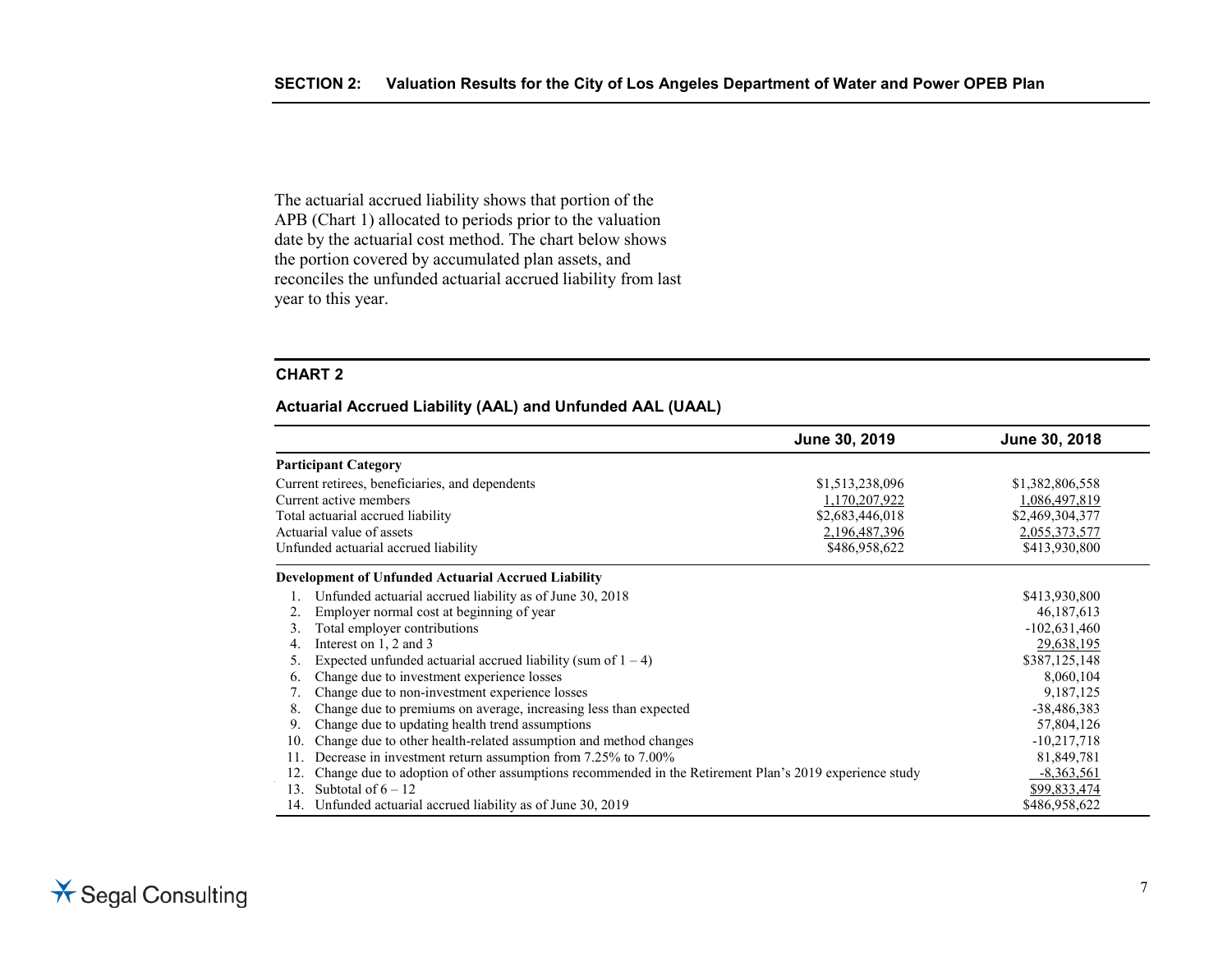DWP is currently working with Segal to develop a formal written funding policy. Pending formal adoption of such policy, we continue to use the current practice, including a single, declining amortization period, and the following approach in developing the Actuarially Determined Contribution (ADC):

Normal cost plus amortization of the UAAL using the following basis:

- Declining 30-year amortization beginning June 30, 2005, with 16 years remaining as of June 30, 2019 and
- UAAL amortized as a level percent of payroll.

### **CHART 3**

#### **Table of Amortization Bases**

| Type                                       | <b>Date</b>        | <b>Initial</b> | <b>Initial</b> | Annual       | Years     | Outstanding    |
|--------------------------------------------|--------------------|----------------|----------------|--------------|-----------|----------------|
|                                            | <b>Established</b> | Year           | Amount         | Payment*     | Remaining | <b>Balance</b> |
| Total Unfunded Actuarial Accrued Liability | 6/30/2019          | 16             | \$486,958,622  | \$39,239,001 | 16        | \$486,958,622  |

*\* Level percentage of pay*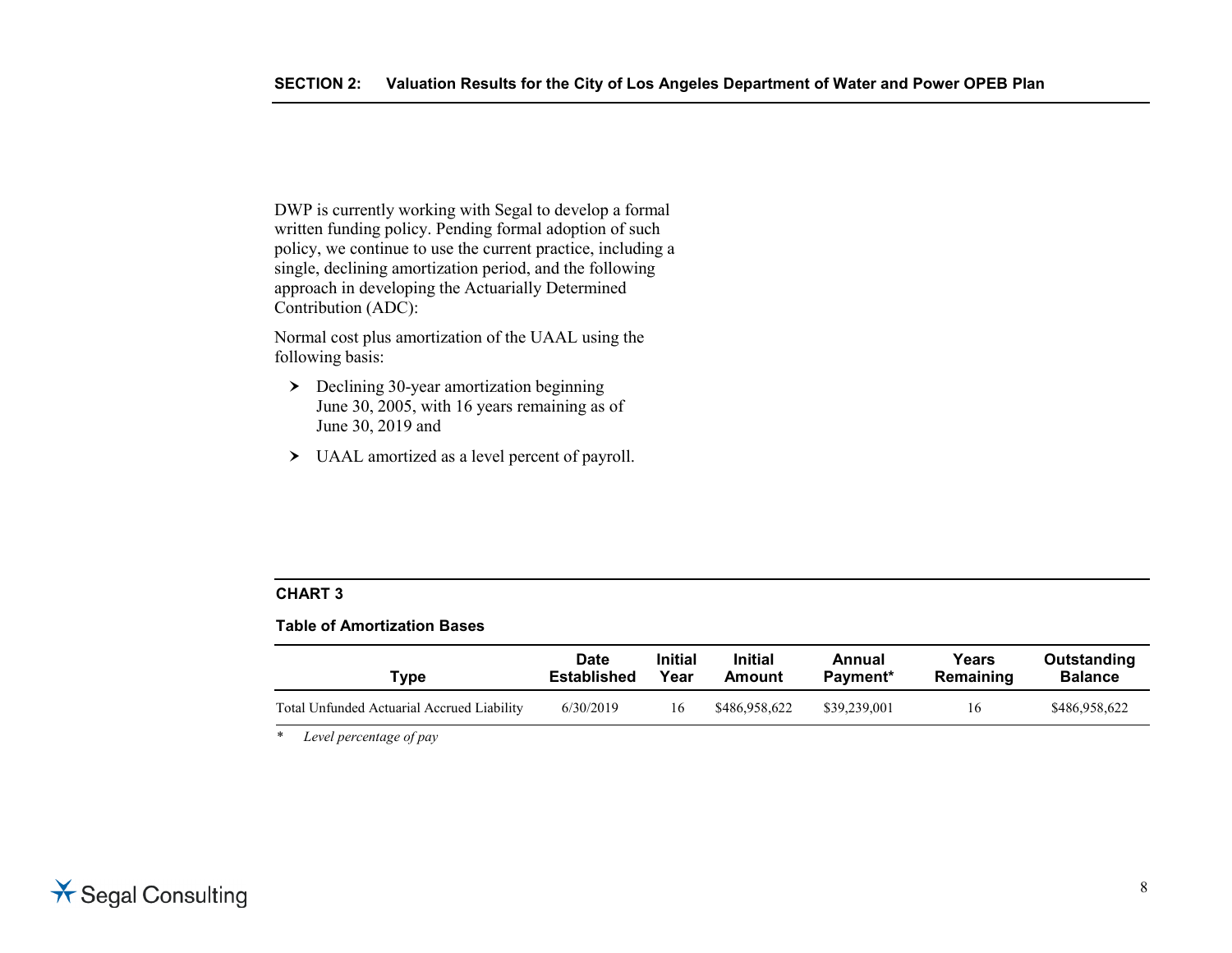As described on the previous page, the calculation of the ADC consists of adding the Normal Cost of the plan to an amortization payment. The resulting sum is then adjusted with interest assuming that the annual cost will be contributed throughout the fiscal year.

The primary reasons behind the increase in the ADC from the prior valuation were:

- Decrease in investment return assumption from 7.25% to 7.00%
- Increase in Medicare Part B subsidy trend from 4.00% to 4.50%

#### **CHART 4**

**Determination of Actuarially Determined Contribution (ADC) – Payable Throughout Fiscal Year Total**

|    | <b>Cost Element</b>                                                                                   | <b>Fiscal Year Beginning</b><br>July 1, 2019 and Ending<br>June 30, 2020 |                               |                 | <b>Fiscal Year Beginning</b><br>July 1, 2018 and Ending<br>June 30, 2019 |
|----|-------------------------------------------------------------------------------------------------------|--------------------------------------------------------------------------|-------------------------------|-----------------|--------------------------------------------------------------------------|
|    |                                                                                                       | Amount                                                                   | Percentage of<br>Compensation | Amount          | Percentage of<br>Compensation                                            |
|    | Normal cost                                                                                           | \$52,963,965                                                             | 4.64%                         | \$46,187,613    | 4.30%                                                                    |
|    | Amortization of the unfunded actuarial accrued liability<br>$(16 \text{ years as of June } 30, 2019)$ | 39,239,001                                                               | 3.44%                         | 31,882,546      | 2.97%                                                                    |
| 3. | Adjustment for timing                                                                                 | 3,172,523                                                                | 0.27%                         | 2,780,528       | 0.26%                                                                    |
| 4. | Total Actuarially Determined Contribution (ADC)                                                       | \$95,375,489                                                             | $8.35\%$                      | \$80,850,687    | $7.53\%$                                                                 |
|    | <b>Total Compensation</b>                                                                             | \$1,141,875,615                                                          |                               | \$1,073,554,608 |                                                                          |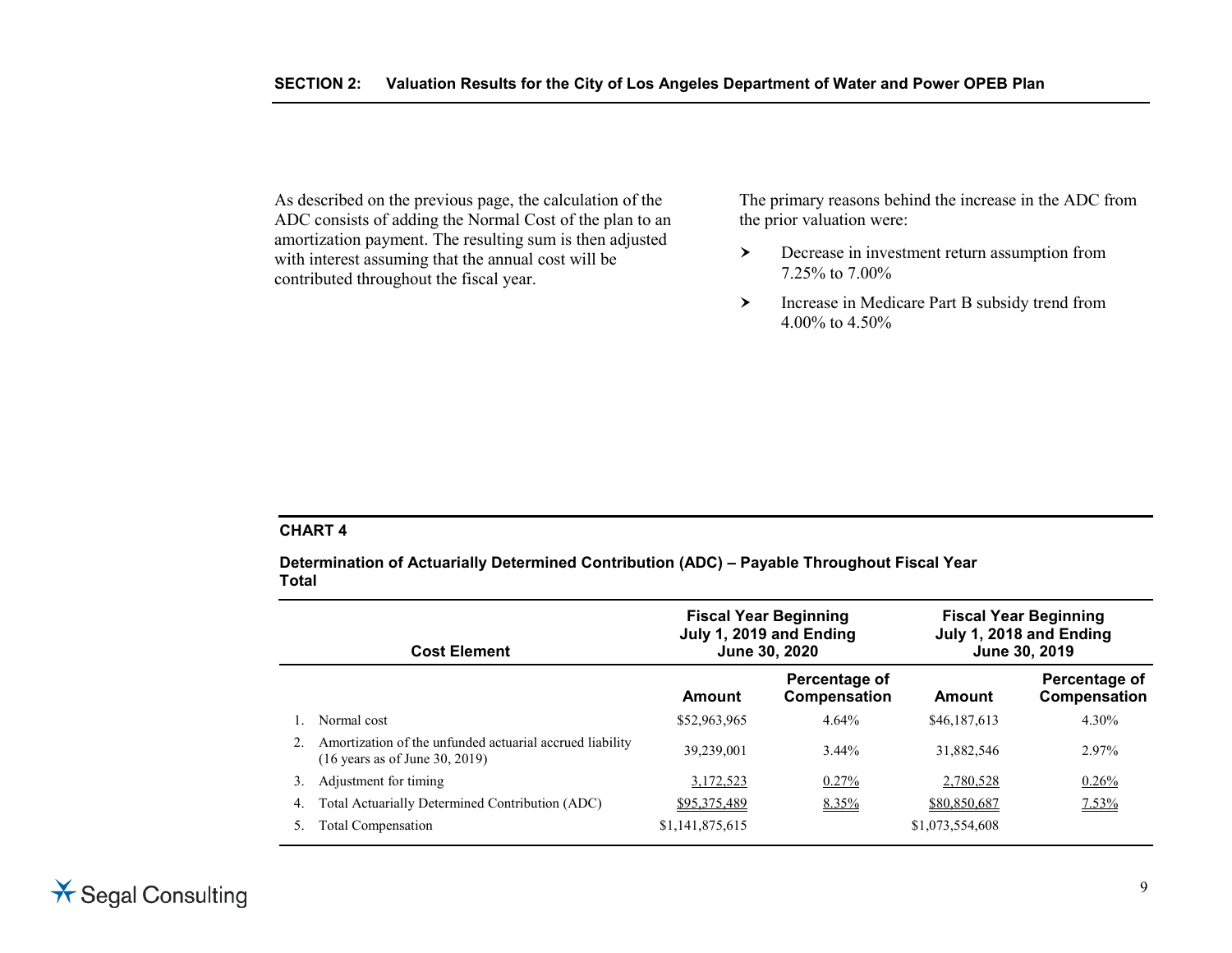### **CHART 4 (continued)**

**Determination of Actuarially Determined Contribution (ADC) – Payable Throughout Fiscal Year Tier 1**

|    | <b>Cost Element</b>                                                                                   | <b>Fiscal Year Beginning</b><br>July 1, 2019 and Ending<br>June 30, 2020 |                               |               | <b>Fiscal Year Beginning</b><br>July 1, 2018 and Ending<br>June 30, 2019 |
|----|-------------------------------------------------------------------------------------------------------|--------------------------------------------------------------------------|-------------------------------|---------------|--------------------------------------------------------------------------|
|    |                                                                                                       | Amount                                                                   | Percentage of<br>Compensation | Amount        | Percentage of<br>Compensation                                            |
|    | Normal cost                                                                                           | \$38,428,200                                                             | 4.78%                         | \$35,641,844  | 4.37%                                                                    |
|    | Amortization of the unfunded actuarial accrued liability<br>$(16 \text{ years as of June } 30, 2019)$ | 27.628.539                                                               | $3.44\%$                      | 24.214.092    | 2.97%                                                                    |
| 3. | Adjustment for timing                                                                                 | 2,272,883                                                                | 0.27%                         | 2,131,815     | 0.26%                                                                    |
| 4. | Total Actuarially Determined Contribution (ADC)                                                       | <u>\$68,329,622</u>                                                      | $8.49\%$                      | \$61,987,751  | $7.60\%$                                                                 |
|    | Total Compensation                                                                                    | \$804,362,186                                                            |                               | \$815,357,490 |                                                                          |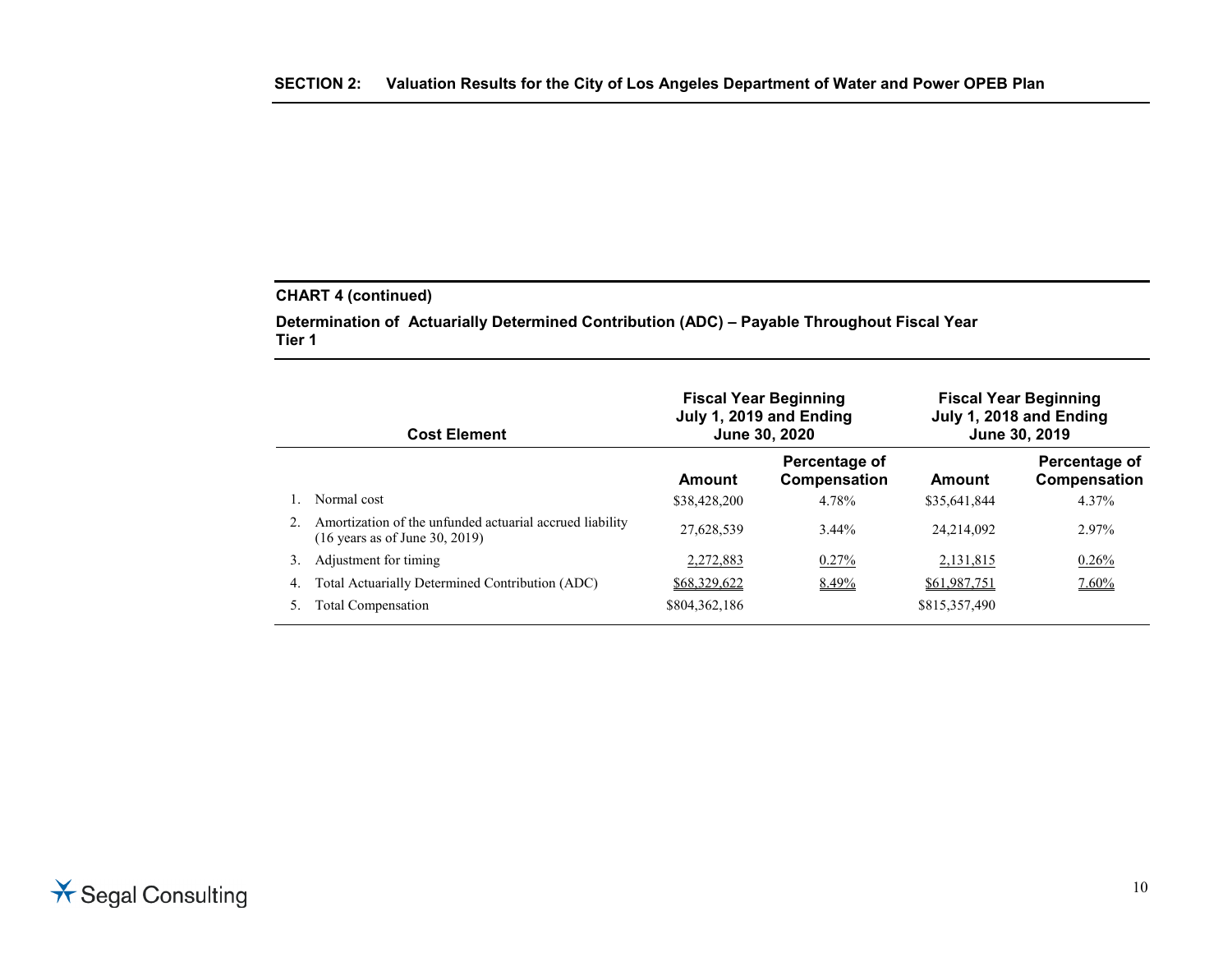### **CHART 4 (continued)**

**Determination of Actuarially Determined Contribution (ADC) – Payable Throughout Fiscal Year Tier 2**

|    | <b>Cost Element</b>                                                                                   | <b>Fiscal Year Beginning</b><br>July 1, 2019 and Ending<br>June 30, 2020 |                               |               | <b>Fiscal Year Beginning</b><br>July 1, 2018 and Ending<br>June 30, 2019 |
|----|-------------------------------------------------------------------------------------------------------|--------------------------------------------------------------------------|-------------------------------|---------------|--------------------------------------------------------------------------|
|    |                                                                                                       | Amount                                                                   | Percentage of<br>Compensation | Amount        | Percentage of<br>Compensation                                            |
|    | Normal cost                                                                                           | \$14,535,765                                                             | 4.31%                         | \$10,545,769  | 4.08%                                                                    |
|    | Amortization of the unfunded actuarial accrued liability<br>$(16 \text{ years as of June } 30, 2019)$ | 11.610.462                                                               | 3.44%                         | 7.668.454     | 2.97%                                                                    |
| 3. | Adjustment for timing                                                                                 | 899,640                                                                  | $0.26\%$                      | 648,713       | 0.26%                                                                    |
| 4. | Total Actuarially Determined Contribution (ADC)                                                       | \$27,045,867                                                             | $8.01\%$                      | \$18,862,936  | $7.31\%$                                                                 |
|    | <b>Total Compensation</b>                                                                             | \$337,513,429                                                            |                               | \$258,197,118 |                                                                          |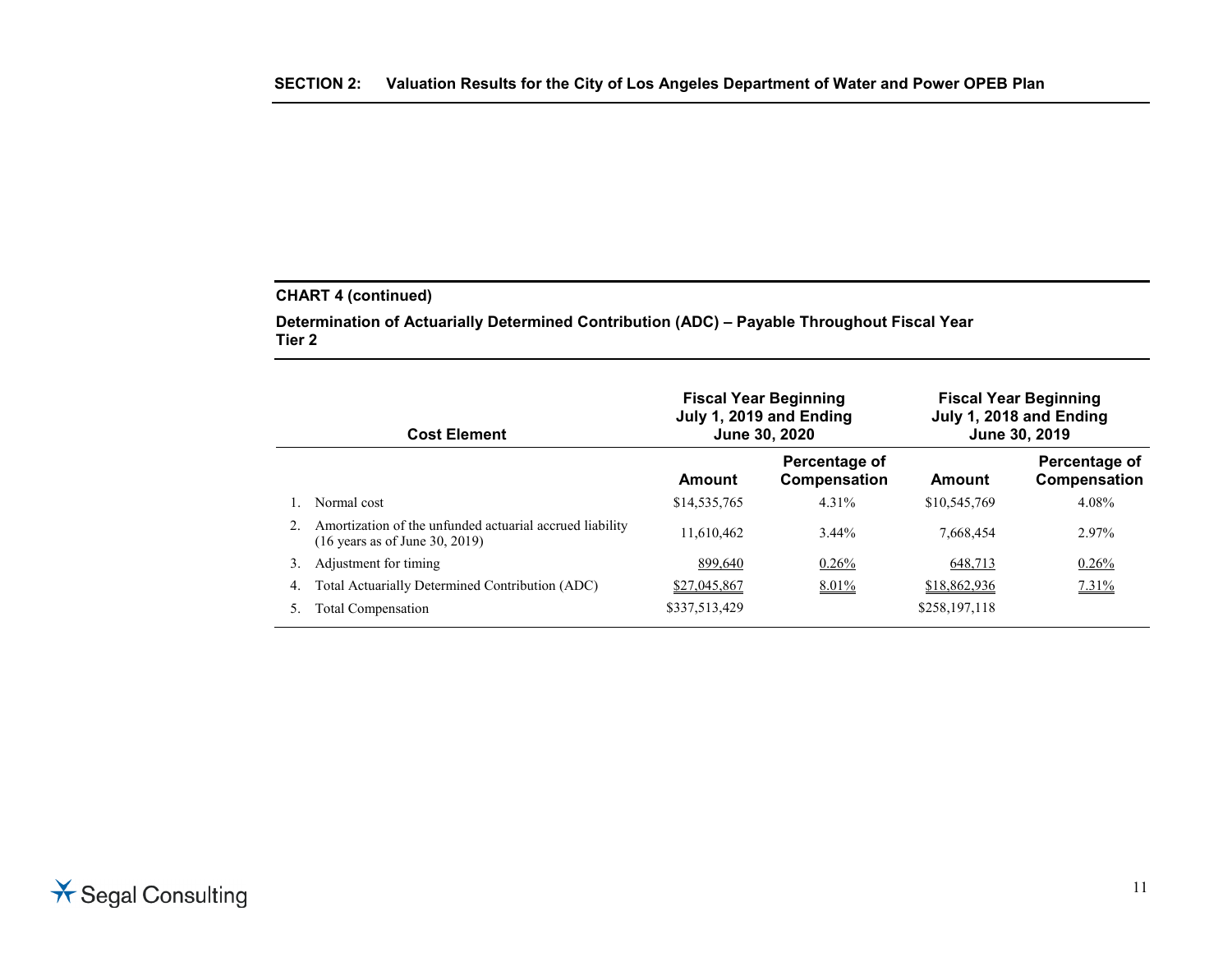# **CHART 5**

|  |  | <b>Schedule of Employer Contributions</b> |
|--|--|-------------------------------------------|
|--|--|-------------------------------------------|

| <b>Fiscal Year Ended</b><br>June 30 | <b>Actuarially Determined</b><br>Contributions <sup>(1)</sup> | <b>Actual</b><br>Contributions $(1)(2)$ | Percentage<br><b>Contributed</b> |
|-------------------------------------|---------------------------------------------------------------|-----------------------------------------|----------------------------------|
| 2015                                | \$70,748,429                                                  | \$79,160,430                            | 111.89%                          |
| 2016                                | 61,971,138                                                    | 80,606,726                              | 130.07%                          |
| 2017                                | 93,920,143                                                    | 91,023,926                              | 96.92%                           |
| 2018                                | 85,339,091                                                    | 95,918,712                              | 112.40%                          |
| 2019                                | 80,850,687                                                    | 102,631,460                             | 126.94%                          |
| 2020                                | 95, 375, 489                                                  | Not Made Yet                            | N/A                              |

(1) *Payable throughout the year.*

(2) *Contributions were:*

|             | Contribution towards insurance premiums | Contributions towards administrative expenses | <b>Total Department contributions</b> |
|-------------|-----------------------------------------|-----------------------------------------------|---------------------------------------|
| Fiscal Year |                                         | (B)                                           | $(A) + (B)$                           |
| 2014-2015   | \$78,496,618                            | \$663.812                                     | \$79,160,430                          |
| 2015-2016   | 79.895.671                              | 711.055                                       | 80.606.726                            |
| 2016-2017   | 90.310.419                              | 713.507                                       | 91.023.926                            |
| 2017-2018   | 95,233,622                              | 685.090                                       | 95,918,712                            |
| 2018-2019   | 101.594.970                             | 1.036.490                                     | 102.631.460                           |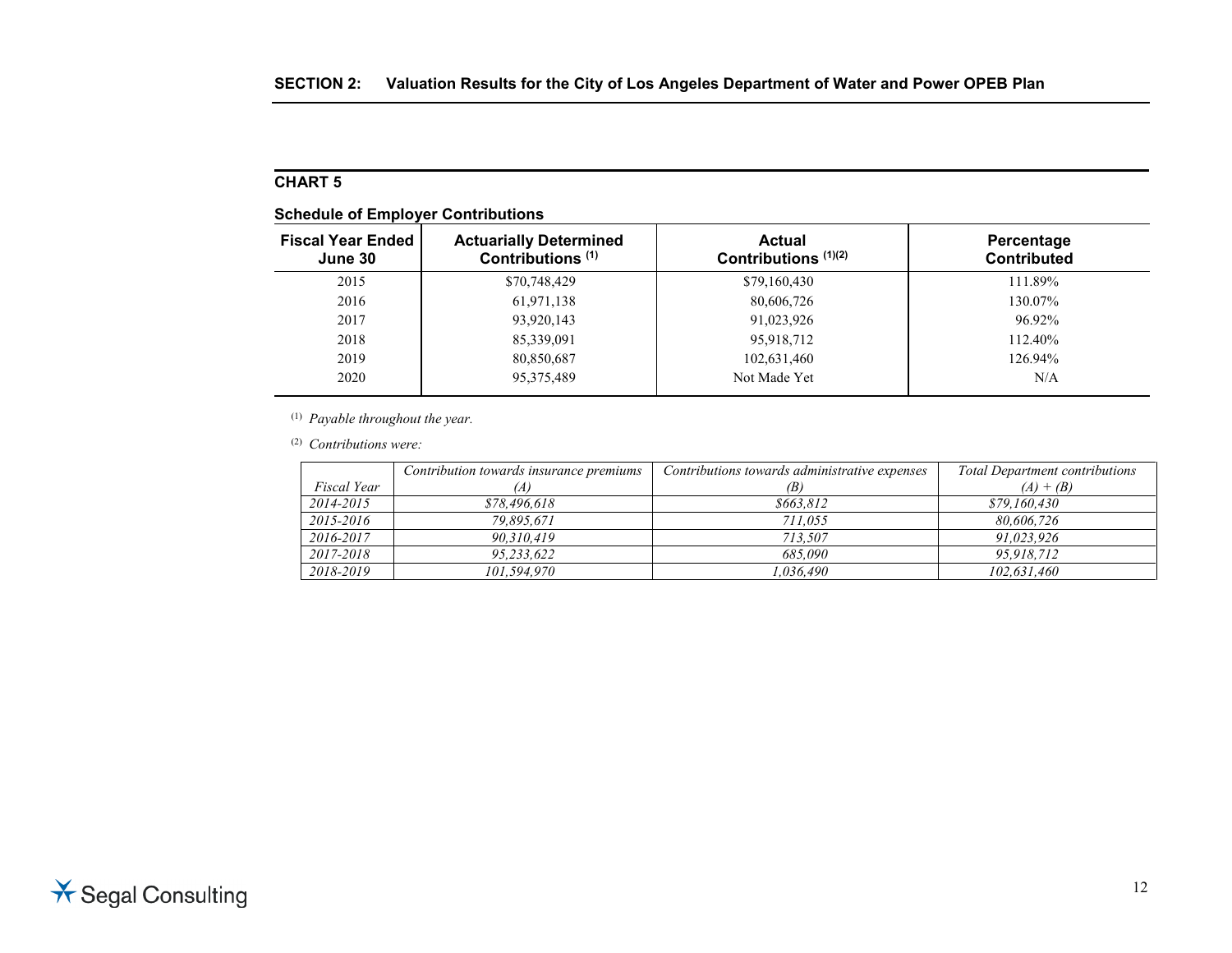This schedule of funding progress presents multi-year trend information about whether the actuarial value of plan assets is increasing or decreasing over time relative to the actuarial accrued liability for benefits.

#### **CHART 6**

#### **Schedule of Funding Progress**

| <b>Actuarial</b><br><b>Valuation</b><br><b>Date</b> | <b>Actuarial</b><br>Value<br>of Assets<br>(a) | <b>Actuarial</b><br><b>Accrued Liability</b><br>(AAL)<br>(b) | <b>Unfunded</b><br><b>AAL</b><br>(UAAL)<br>$(b) - (a)$ | <b>Funded</b><br>Ratio<br>(a) $/$ (b) | Covered<br><b>Payroll</b><br>(c) | UAAL as a<br>Percentage of<br>Covered<br><b>Payroll</b><br>$[(b) - (a) / (c)]$ |
|-----------------------------------------------------|-----------------------------------------------|--------------------------------------------------------------|--------------------------------------------------------|---------------------------------------|----------------------------------|--------------------------------------------------------------------------------|
| 06/30/2014                                          | \$1,485,139,934                               | \$1,947,912,233                                              | \$462,772,299                                          | 76.24%                                | \$900,126,274                    | 51.41%                                                                         |
| 06/30/2015                                          | 1,637,578,438                                 | 1,956,230,463                                                | 318,652,025                                            | 83.71%                                | 920,781,074                      | 34.61%                                                                         |
| 06/30/2016                                          | 1,752,195,162                                 | 2,334,042,813                                                | 581,847,651                                            | 75.07%                                | 928,888,680                      | 62.64%                                                                         |
| 06/30/2017                                          | 1,898,136,791                                 | 2,347,483,631                                                | 449,346,840                                            | 80.86%                                | 991,814,994                      | 45.31%                                                                         |
| 06/30/2018                                          | 2,055,373,577                                 | 2,469,304,377                                                | 413,930,800                                            | 83.24%                                | 1,073,554,608                    | 38.56%                                                                         |
| 06/30/2019                                          | 2,196,487,396                                 | 2,683,446,018                                                | 486,958,622                                            | 81.85%                                | 1,141,875,615                    | 42.65%                                                                         |
|                                                     |                                               |                                                              |                                                        |                                       |                                  |                                                                                |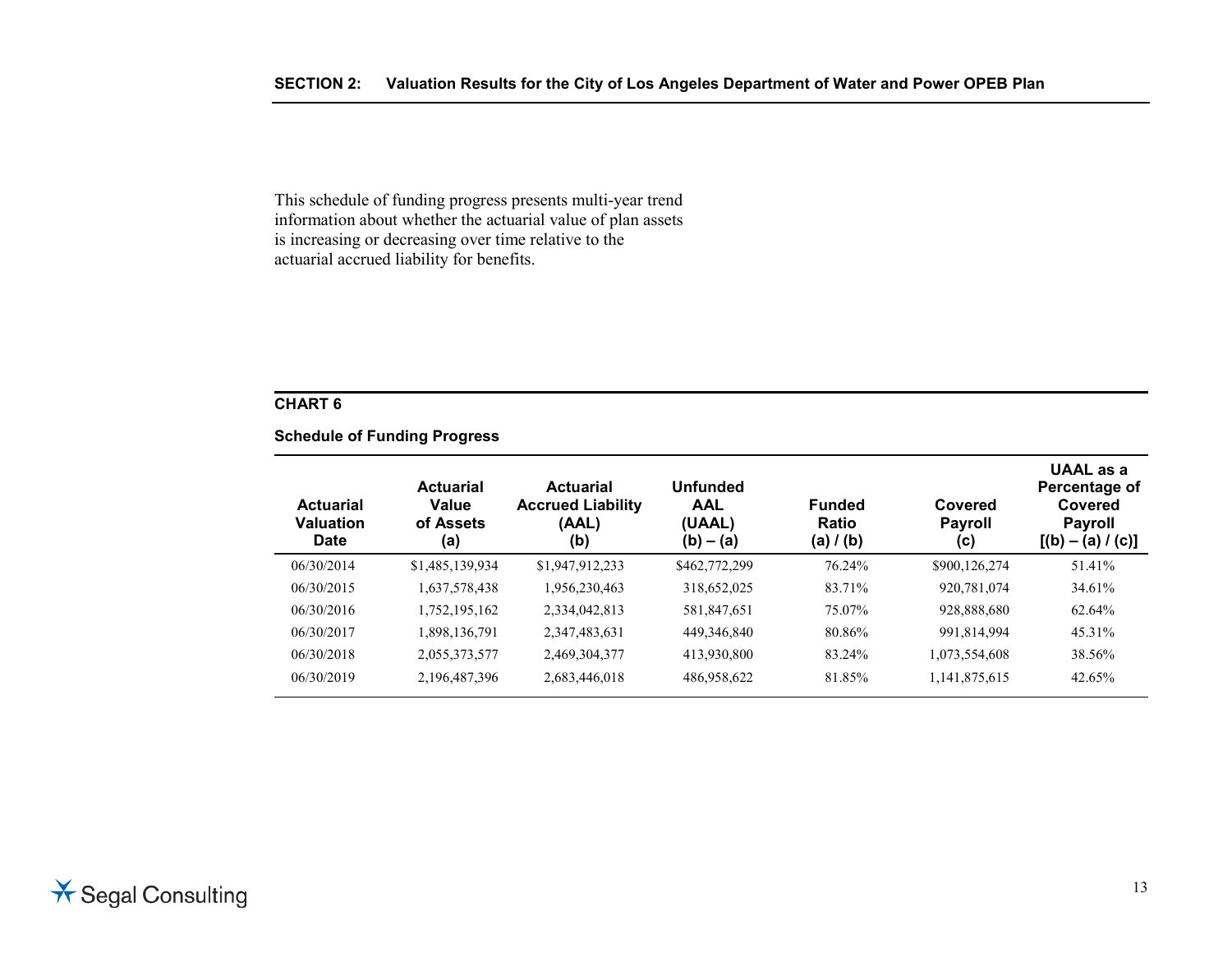*This exhibit summarizes the participant data used for the current and prior valuations.*

**EXHIBIT A**

**Summary of Participant Data - Total**

|                                        | June 30, 2019 | June 30, 2018 |
|----------------------------------------|---------------|---------------|
| <b>Retirees</b>                        |               |               |
| Number*                                | 6,871         | 6,752         |
| Average age of retirees                | 72.8          | 72.8          |
| Number of spouses                      | 3,649         | 3,546         |
| Average age of spouses**               | 62.5          | 67.2          |
| <b>Surviving Spouses</b>               |               |               |
| Number*                                | 1,382         | 1,433         |
| Average age                            | 81.0          | 80.6          |
| <b>Active Participants</b>             |               |               |
| Number                                 | 10,362        | 10,114        |
| Average age                            | 47.2          | 47.5          |
| Average years of qualifying service*** | 15.7          | 16.2          |
| Average expected retirement age        | 63.1          | 63.1          |

*\* A retiree or surviving spouse is only counted if receiving a medical and/or dental benefit.*

*\*\* The average spouse ages shown are based on records provided with actual spouse date of birth. For retirees with spouse coverage, 60% and 52% of records did not have a reported spouse dates of birth in the June 30, 2019 and June 30, 2018 valuations, respectively. For those records without reported spouse dates of birth, we have applied the assumptions described in Exhibit II. After applying the assumptions, the average spouse ages were 69.0 and 68.9 in the June 30, 2019 and June 30, 2018 valuations, respectively.*

*\*\*\*Differs from the service type shown (Service Credit) in the Retirement Plan valuation.*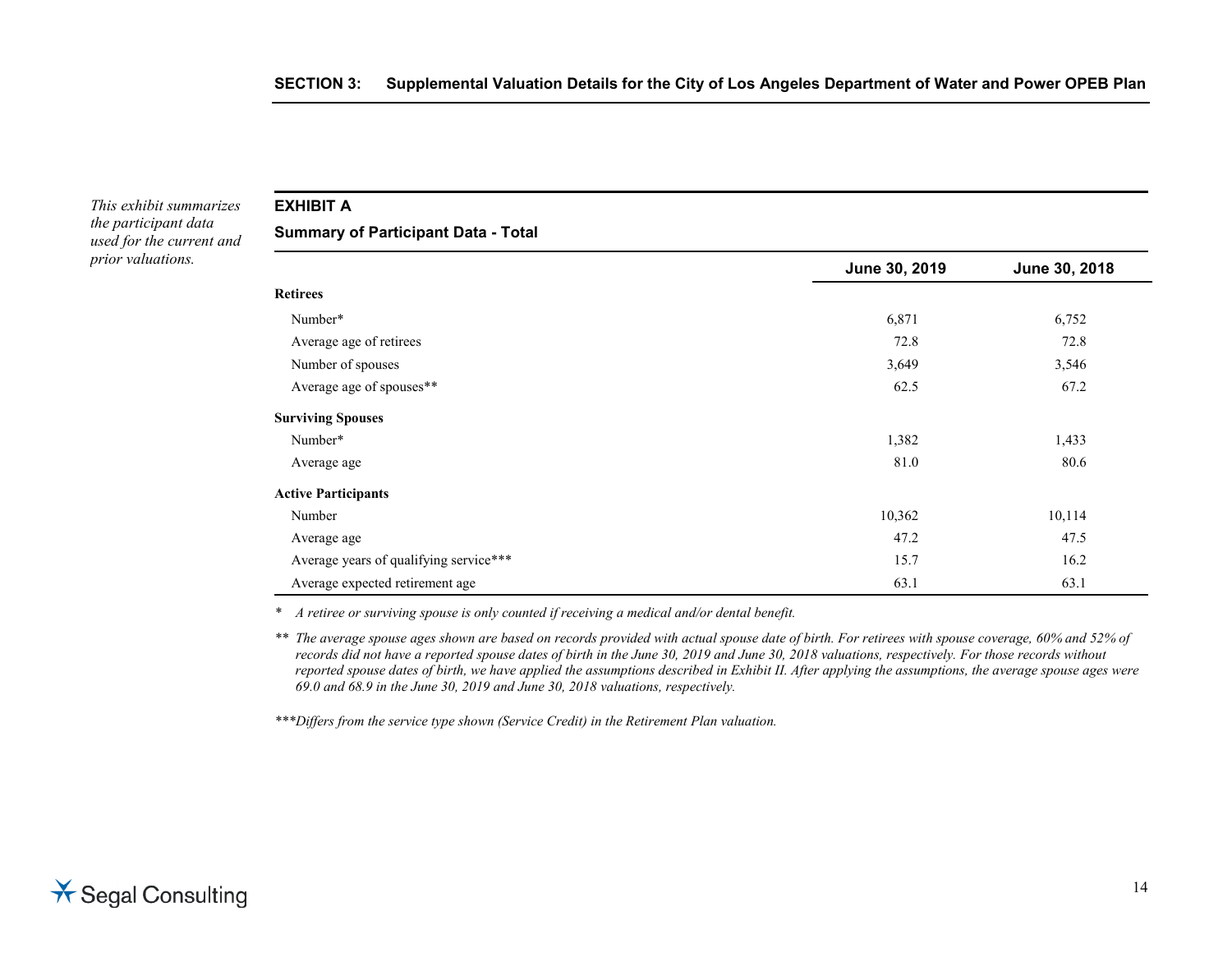### **EXHIBIT A (continued)**

**Summary of Participant Data – Tier 1**

|                                        | June 30, 2019 | June 30, 2018 |
|----------------------------------------|---------------|---------------|
| <b>Retirees</b>                        |               |               |
| Number*                                | 6,871         | 6,752         |
| Average age of retirees                | 72.8          | 72.8          |
| Number of spouses                      | 3,649         | 3,546         |
| Average age of spouses**               | 62.5          | 67.2          |
| <b>Surviving Spouses</b>               |               |               |
| Number*                                | 1,382         | 1,433         |
| Average age                            | 81.0          | 80.6          |
| <b>Active Participants</b>             |               |               |
| Number                                 | 6,801         | 7,196         |
| Average age                            | 51.7          | 51.2          |
| Average years of qualifying service*** | 21.5          | 21.0          |
| Average expected retirement age        | 62.6          | 62.7          |

*\* A retiree or surviving spouse is only counted if receiving a medical and/or dental benefit.*

*\*\* The average spouse ages shown are based on records provided with actual spouse date of birth. For retirees with spouse coverage, 60% and 52% of records did not have a reported spouse dates of birth in the June 30, 2019 and June 30, 2018 valuations, respectively. For those records without reported spouse dates of birth, we have applied the assumptions described in Exhibit II. After applying the assumptions, the average spouse ages were 69.0 and 68.9 in the June 30, 2019 and June 30, 2018 valuations, respectively.*

*\*\*\*Differs from the service type shown (Service Credit) in the Retirement Plan valuation.*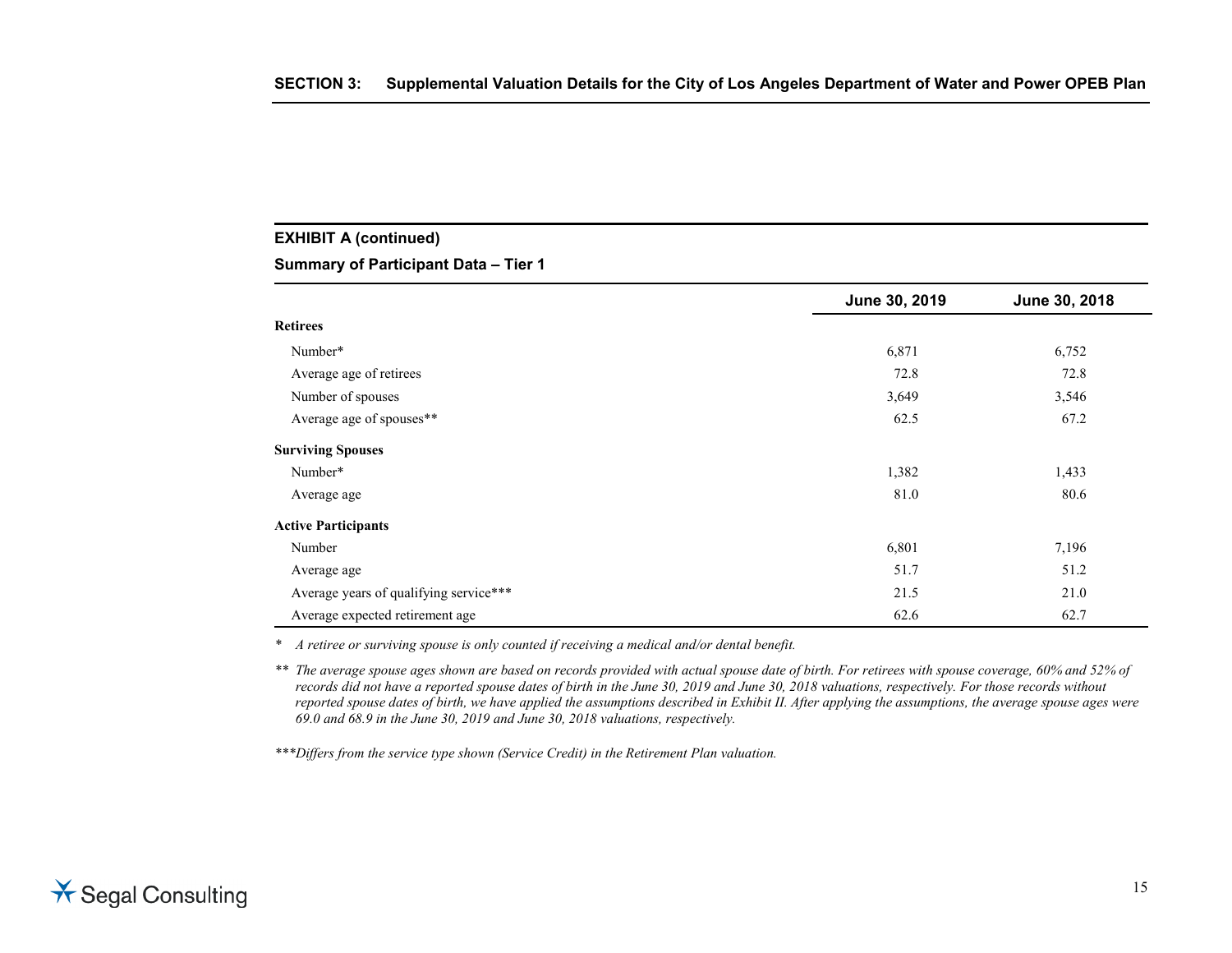# **EXHIBIT A (continued)**

#### **Summary of Participant Data – Tier 2**

|                                       | June 30, 2019 | June 30, 2018 |
|---------------------------------------|---------------|---------------|
| <b>Retirees</b>                       |               |               |
| Number*                               | $\mathbf{0}$  | $\mathbf{0}$  |
| Average age of retirees               | N/A           | N/A           |
| Number of spouses                     | N/A           | N/A           |
| Average age of spouses                | N/A           | N/A           |
| <b>Surviving Spouses</b>              |               |               |
| Number*                               | $\mathbf{0}$  | $\mathbf{0}$  |
| Average age                           | N/A           | N/A           |
| <b>Active Participants</b>            |               |               |
| Number                                | 3,561         | 2,918         |
| Average age                           | 38.7          | 38.6          |
| Average years of qualifying service** | 4.6           | 4.4           |
| Average expected retirement age       | 64.1          | 64.0          |

*\* A retiree or surviving spouse is only counted if receiving a medical and/or dental benefit.*

*\*\*Differs from the service type shown (Service Credit) in the Retirement Plan valuation.*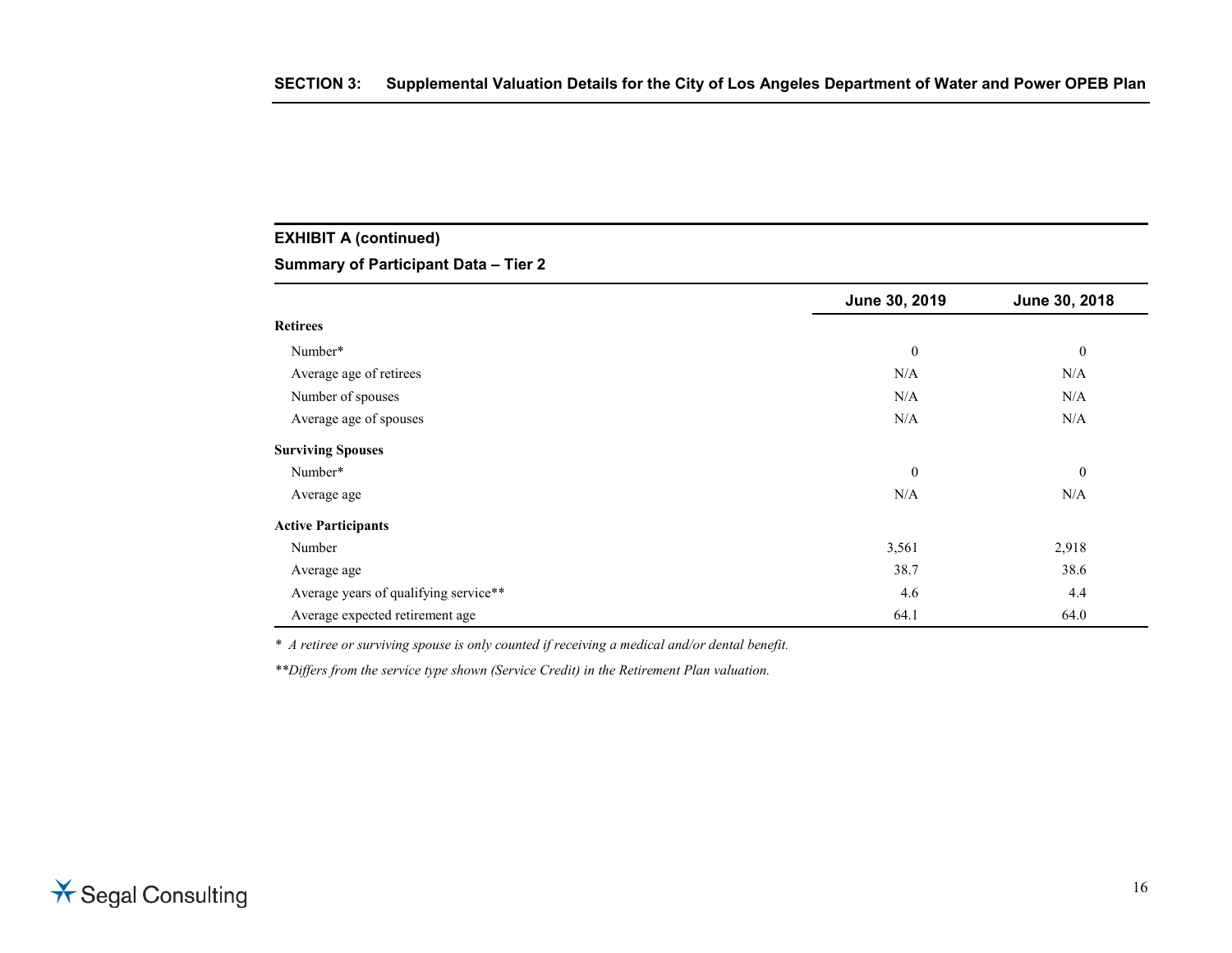#### **EXHIBIT B**

#### **Cash Flow Projections**

Initially, the ADC generally exceeds the current pay-asyou-go ("paygo") cost of an OPEB plan. Over time the paygo cost will tend to grow and becomes close to and may exceed the ADC, which is expected in a well-funded and more mature plan such as this one. The following table projects the paygo cost over the next ten years.

| Year                     |         | <b>Projected Number of Retirees*</b> |        |                | <b>Projected Benefit Payments</b> |               |
|--------------------------|---------|--------------------------------------|--------|----------------|-----------------------------------|---------------|
| <b>Ending</b><br>June 30 | Current | <b>Future</b>                        | Total  | <b>Current</b> | <b>Future</b>                     | Total         |
| 2020                     | 11,902  | 658                                  | 12,560 | \$110,273,424  | \$6,803,643                       | \$117,077,067 |
| 2021                     | 11,508  | 1,299                                | 12,807 | 114, 152, 747  | 14,474,294                        | 128,627,041   |
| 2022                     | 11,116  | 1,917                                | 13,033 | 116,581,863    | 22,604,400                        | 139,186,263   |
| 2023                     | 10,725  | 2,489                                | 13,214 | 119,784,309    | 32,518,830                        | 152,303,139   |
| 2024                     | 10,337  | 3,036                                | 13,373 | 120,810,775    | 41,375,962                        | 162, 186, 737 |
| 2025                     | 9,951   | 3,543                                | 13,494 | 121,537,576    | 49,714,913                        | 171,252,489   |
| 2026                     | 9,571   | 4,018                                | 13,589 | 121,306,595    | 58,011,208                        | 179,317,803   |
| 2027                     | 9,191   | 4,464                                | 13,655 | 121,235,776    | 65,951,478                        | 187, 187, 254 |
| 2028                     | 8,813   | 4,874                                | 13,687 | 120,977,938    | 73,177,103                        | 194,155,041   |
| 2029                     | 8,438   | 5,270                                | 13,708 | 120,590,083    | 80,174,522                        | 200,764,605   |

*\* Includes spouses of retirees.*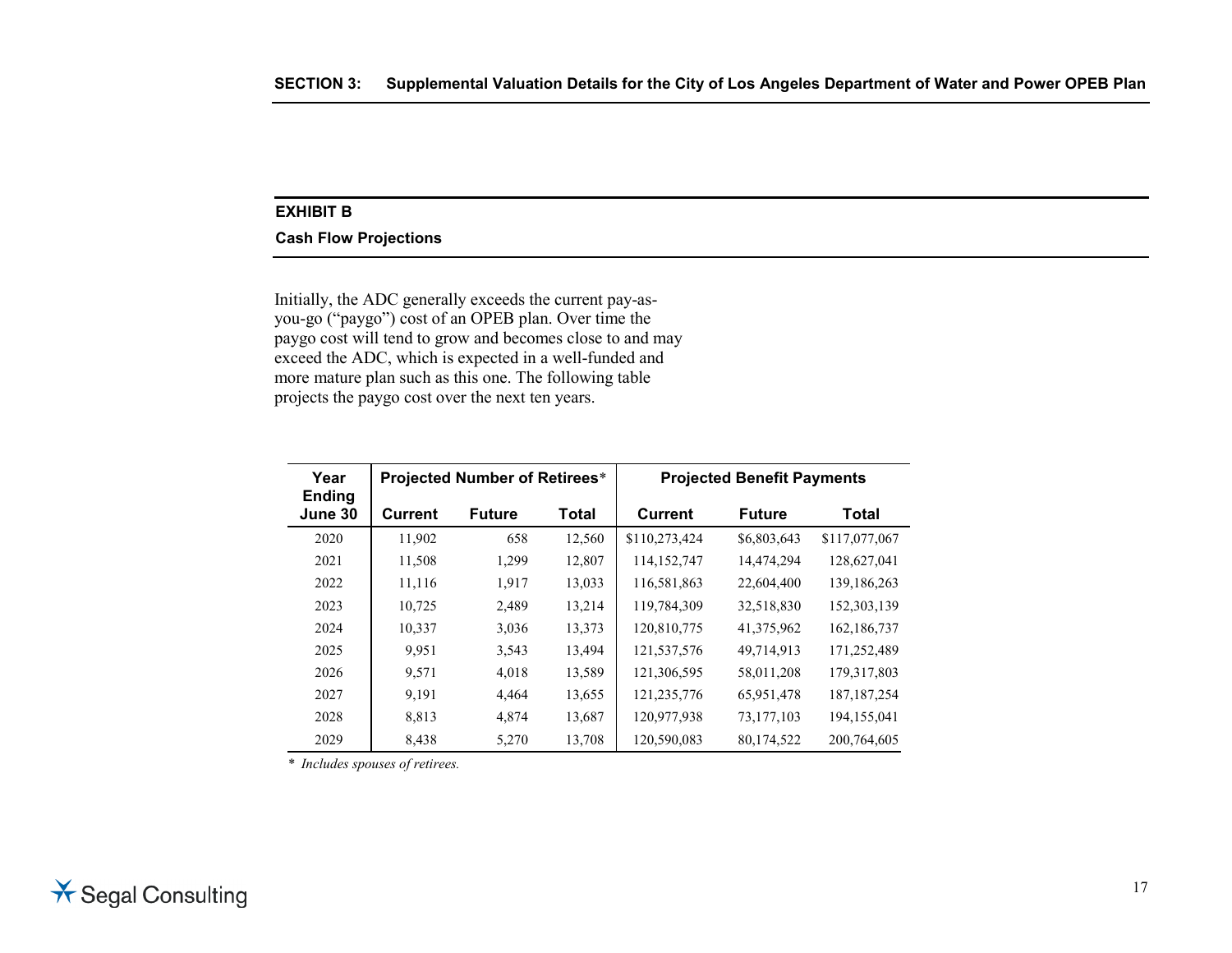#### **EXHIBIT C**

#### **Actuarial Value of Assets**

To minimize volatility in the calculation of the Actuarially Determined Contribution, the Employer may choose to smooth out short-term changes in the market value of plan assets by use of an actuarial value of assets method. City of Los Angeles Department of Water and Power adopted the following method that smooths such changes over a fiveyear period.

|    | Market value of assets                                             |                        |                             |                            | \$2,220,545,145 |
|----|--------------------------------------------------------------------|------------------------|-----------------------------|----------------------------|-----------------|
|    |                                                                    | <b>Original Amount</b> | <b>Percent Unrecognized</b> | <b>Unrecognized Amount</b> |                 |
|    | Calculation of unrecognized return*                                |                        |                             |                            |                 |
|    | (a) Year ended June $30, 2019$                                     | $-$16,517,875$         | 80%                         | $-$13,214,300$             |                 |
|    | (b) Year ended June $30, 2018$                                     | 35,065,044             | 60%                         | 21,039,026                 |                 |
|    | (c) Year ended June 30, $2017$                                     | 96,241,076             | 40%                         | 38,496,430                 |                 |
|    | Year ended June 30, 2016<br>(d)                                    | $-111,317,036$         | 20%                         | $-22,263,407$              |                 |
|    | Year ended June 30, 2015<br>(e)                                    | -54,731,423            | $0\%$                       |                            |                 |
| 3. | Total unrecognized return**                                        |                        |                             |                            | \$24,057,749    |
| 4. | Actuarial value: $(1) - (3)$                                       |                        |                             |                            | \$2,196,487,396 |
|    | Actuarial value as a percentage of market<br>value: $(4) \div (1)$ |                        |                             |                            | 98.92%          |

**Determination of Actuarial Value of Assets as of June 30, 2019**

\* Total return minus expected return on a market value basis

\*\* Deferred return as of June 30, 2019 recognized in each of the next 4 years: (a) Amount recognized during 2019-2020: \$694,242 (b) Amount recognized during 2020-2021: 22,957,649 (c) Amount recognized during 2021-2022:  $3,709,433$ <br>
(d) Amount recognized during 2022-2023:  $-3,303,575$  $(d)$  Amount recognized during 2022-2023: (e) Total \$24,057,749

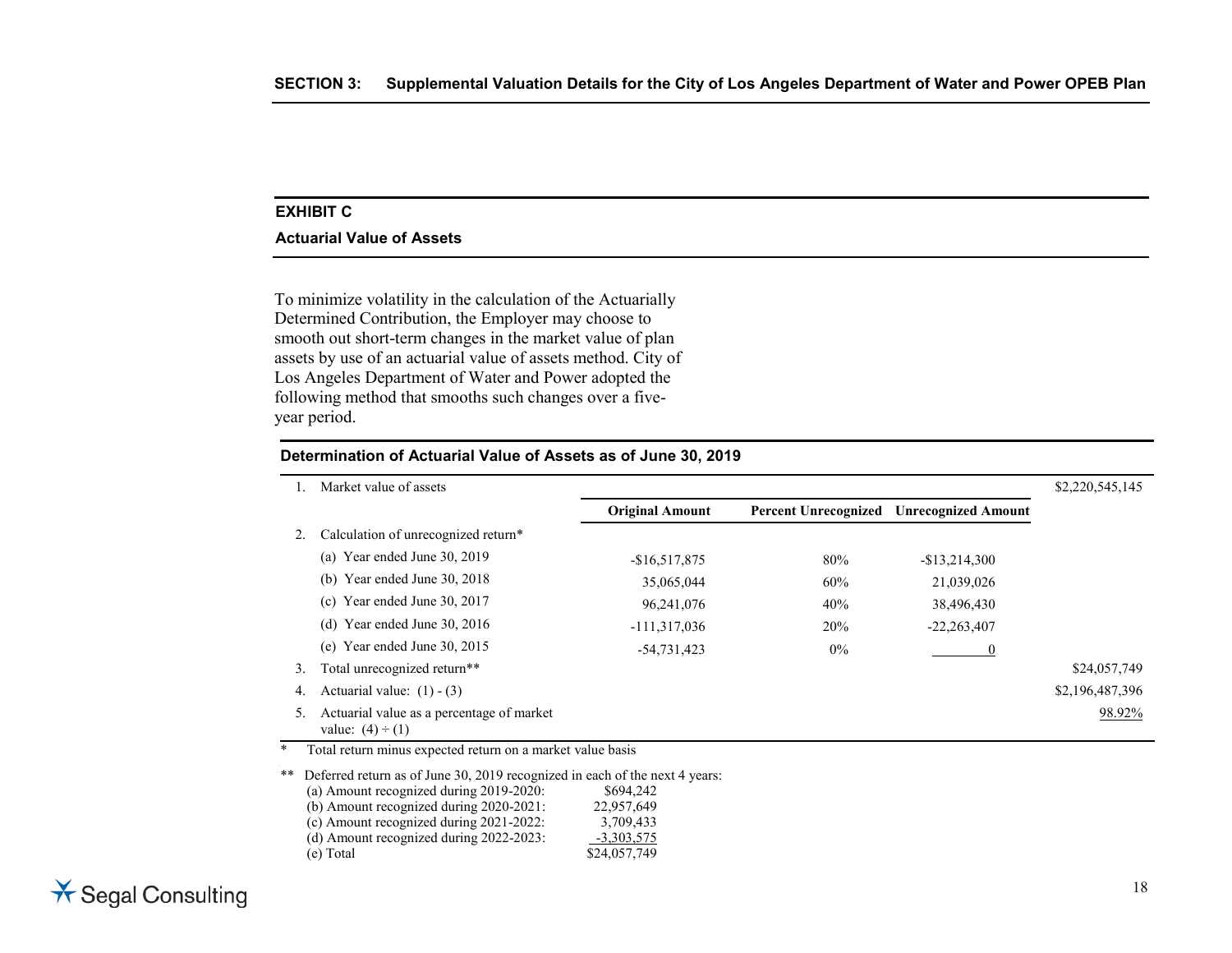| <b>EXHIBIT I</b>                                                             |               |                                                                                      |                                                                                                                                                                                  |
|------------------------------------------------------------------------------|---------------|--------------------------------------------------------------------------------------|----------------------------------------------------------------------------------------------------------------------------------------------------------------------------------|
| <b>Summary of Supplementary Information</b>                                  |               |                                                                                      |                                                                                                                                                                                  |
| <b>Valuation date</b>                                                        | June 30, 2019 |                                                                                      |                                                                                                                                                                                  |
| Actuarial cost method                                                        |               | Entry age, level percent of pay                                                      |                                                                                                                                                                                  |
| <b>Amortization method</b>                                                   |               | 30-year amortization closed, level percent of pay                                    |                                                                                                                                                                                  |
| 16 years as of June 30, 2019<br>Remaining amortization period                |               |                                                                                      |                                                                                                                                                                                  |
| <b>Asset valuation method</b>                                                |               | The market value of assets less unrecognized returns in each of the last five years. | Unrecognized return is equal to the difference between the actual market returns and the<br>expected returns on a market value basis, and is recognized over a five-year period. |
| <b>Actuarial assumptions:</b>                                                |               |                                                                                      |                                                                                                                                                                                  |
| Investment rate of return                                                    | 7.00%         |                                                                                      |                                                                                                                                                                                  |
| Inflation rate                                                               | 2.75%         |                                                                                      |                                                                                                                                                                                  |
| Projected salary increases                                                   |               | 3.25%, plus merit and promotional increases, shown in Exhibit II.                    |                                                                                                                                                                                  |
| Non-Medicare cost trend rate*                                                |               | 6.75%, graded down to an ultimate rate of 4.50% over 9 years                         |                                                                                                                                                                                  |
| Medicare cost trend rate*                                                    |               | 6.25%, graded down to an ultimate rate of 4.50% over 7 years                         |                                                                                                                                                                                  |
| Dental subsidy costs trend rate                                              | $4.00\%$      |                                                                                      |                                                                                                                                                                                  |
| Medicare Part B subsidy costs trend rate                                     | 4.50%         |                                                                                      |                                                                                                                                                                                  |
| Plan membership:                                                             |               | June 30, 2019                                                                        | June 30, 2018                                                                                                                                                                    |
| Current retirees** and beneficiaries receiving dental and/or medical subsidy |               | 8,253                                                                                | 8,185                                                                                                                                                                            |
| Current active participants                                                  |               | 10,362                                                                               | 10,114                                                                                                                                                                           |
| Total                                                                        |               | 18,615                                                                               | 18,299                                                                                                                                                                           |

*\* In addition, we have adjusted the first-year trend rates to reflect the estimated impact of the Health Insurance Tax (HIT). The weighted average increase was 0.85% for non-Medicare and 1.95% for Medicare health plans.*

*\*\* Excludes 3,649 and 3,546 spouses from the June 30, 2019 and 2018 valuations, respectively.*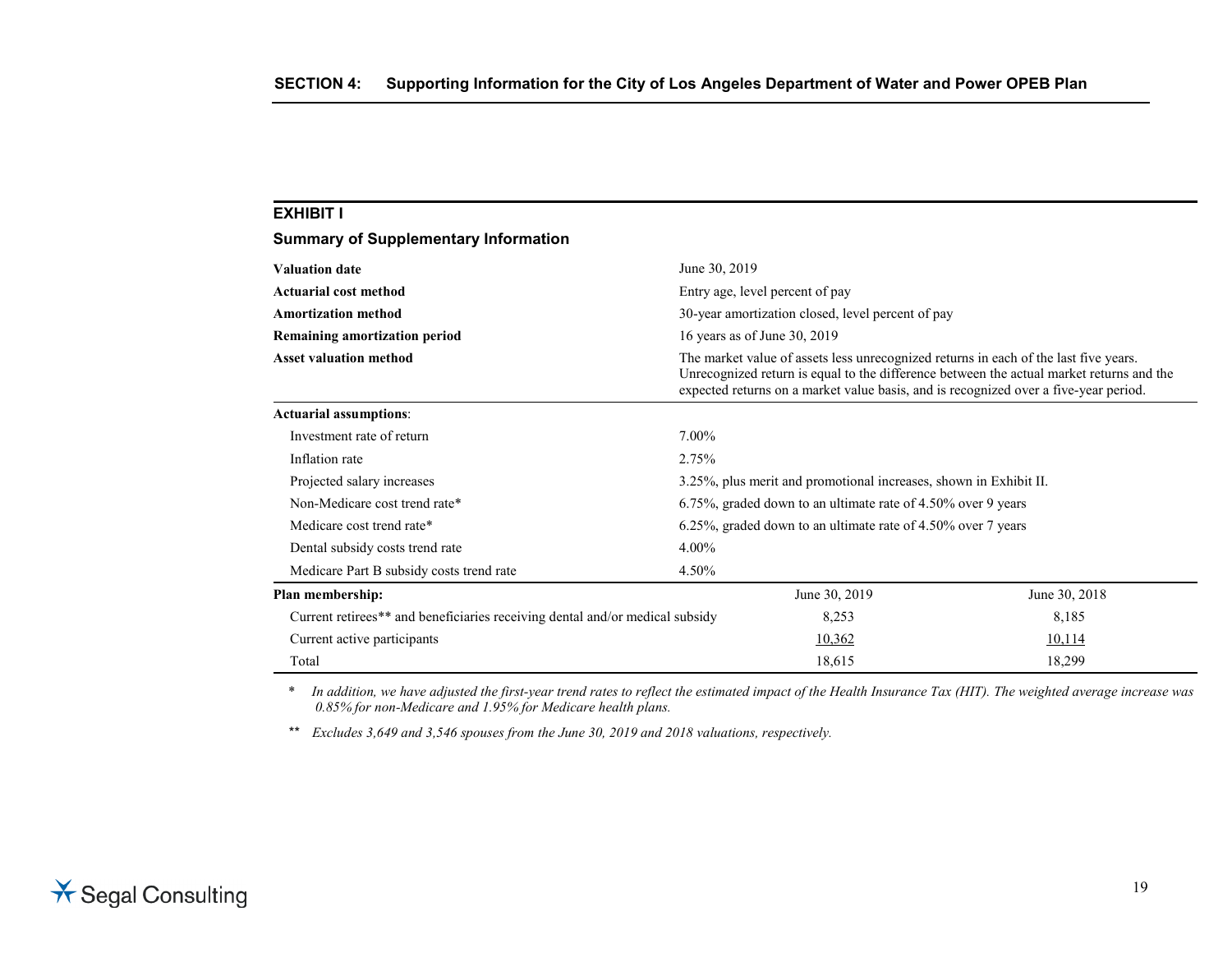| <b>EXHIBIT II</b>                                      |                                                                                                                                                                                                                                                                                                                                                                                                                                                                                                                                                                                                                                                                                                                                                                                    |
|--------------------------------------------------------|------------------------------------------------------------------------------------------------------------------------------------------------------------------------------------------------------------------------------------------------------------------------------------------------------------------------------------------------------------------------------------------------------------------------------------------------------------------------------------------------------------------------------------------------------------------------------------------------------------------------------------------------------------------------------------------------------------------------------------------------------------------------------------|
| <b>Actuarial Assumptions and Actuarial Cost Method</b> |                                                                                                                                                                                                                                                                                                                                                                                                                                                                                                                                                                                                                                                                                                                                                                                    |
| Data:                                                  | Detailed census data and financial data for postemployment benefits were provided by<br>DWP. Consistent with valuation for the Retirement Plan, the provided service has<br>been increased by three months to account for the difference between the date the<br>active census data was captured (March 31) and the valuation date (June 30). Where<br>known, actual subsidies (updated from March 31 to July 1) were valued.                                                                                                                                                                                                                                                                                                                                                      |
| <b>Actuarial Cost Method:</b>                          | Entry age, level percent of pay.                                                                                                                                                                                                                                                                                                                                                                                                                                                                                                                                                                                                                                                                                                                                                   |
| <b>Rationale for Assumptions:</b>                      | The information and analysis used in selecting each assumption that has a significant<br>effect on this actuarial valuation is shown in the July 1, 2015 through June 30, 2018<br>Actuarial Experience Study dated June 12, 2019. Following the most recent<br>experience study, the Retirement Board adopted benefit-weighted tables for the<br>Retirement Plan. For the OPEB Plan, we will continue to use headcount-weighted<br>mortality tables, as benefit do not vary by salary as in the Retirement Plan. The<br>information and analysis used in selecting health-related assumptions is shown in our<br>assumptions letter dated October 2, 2019. Unless otherwise noted, all actuarial<br>assumptions and methods shown below apply to both Tier 1 and Tier 2 employees. |
| <b>Mortality Rates:</b>                                |                                                                                                                                                                                                                                                                                                                                                                                                                                                                                                                                                                                                                                                                                                                                                                                    |
| Pre-retirement:                                        | Pub-2010 General Employee Headcount-Weighted Above-Median Mortality Table<br>(separate tables for males and females), projected generationally with the two-<br>dimensional mortality improvement scale MP-2018.                                                                                                                                                                                                                                                                                                                                                                                                                                                                                                                                                                   |
| Service Retirement and                                 |                                                                                                                                                                                                                                                                                                                                                                                                                                                                                                                                                                                                                                                                                                                                                                                    |
| Disability Retirement:                                 | Pub-2010 General Healthy Retiree Headcount-Weighted Above-Median Mortality<br>Table (separate tables for males and females) times 105% for males and 100% for<br>females, projected generationally with the two-dimensional mortality improvement<br>scale MP-2018.                                                                                                                                                                                                                                                                                                                                                                                                                                                                                                                |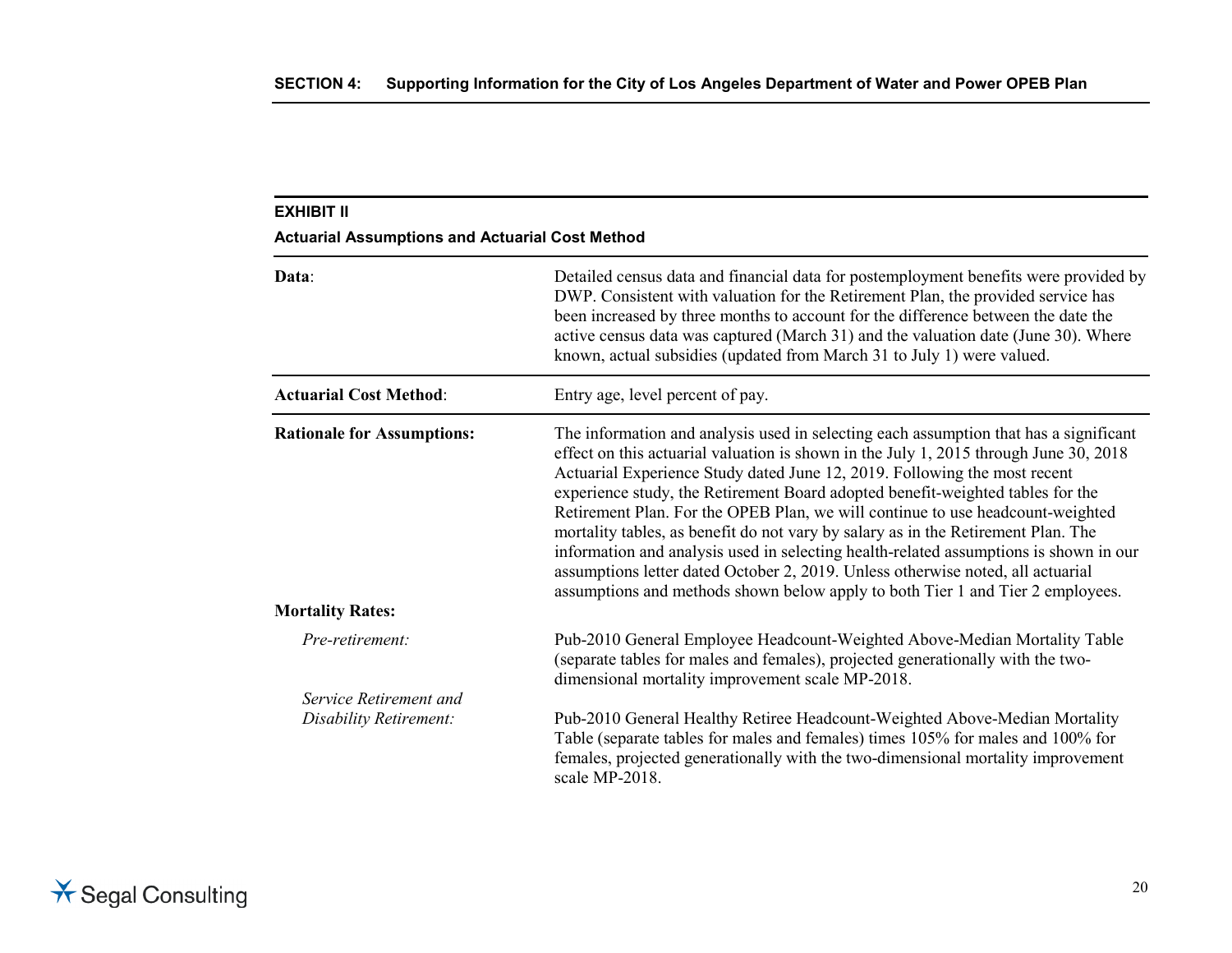### **SECTION 4: Supporting Information for the City of Los Angeles Department of Water and Power OPEB Plan**

*Beneficiaries:* Pub-2010 General Healthy Retiree Amount-Weighted Above-Median Mortality Table (separate tables for males and females), projected generationally with the twodimensional mortality improvement scale MP-2018.

The Pub-2010 mortality tables and adjustments as shown above reasonably reflect the mortality experience as of the measurement date. These mortality tables were adjusted to future years using the generational projection to reflect future mortality improvement between the measurement date and those years.

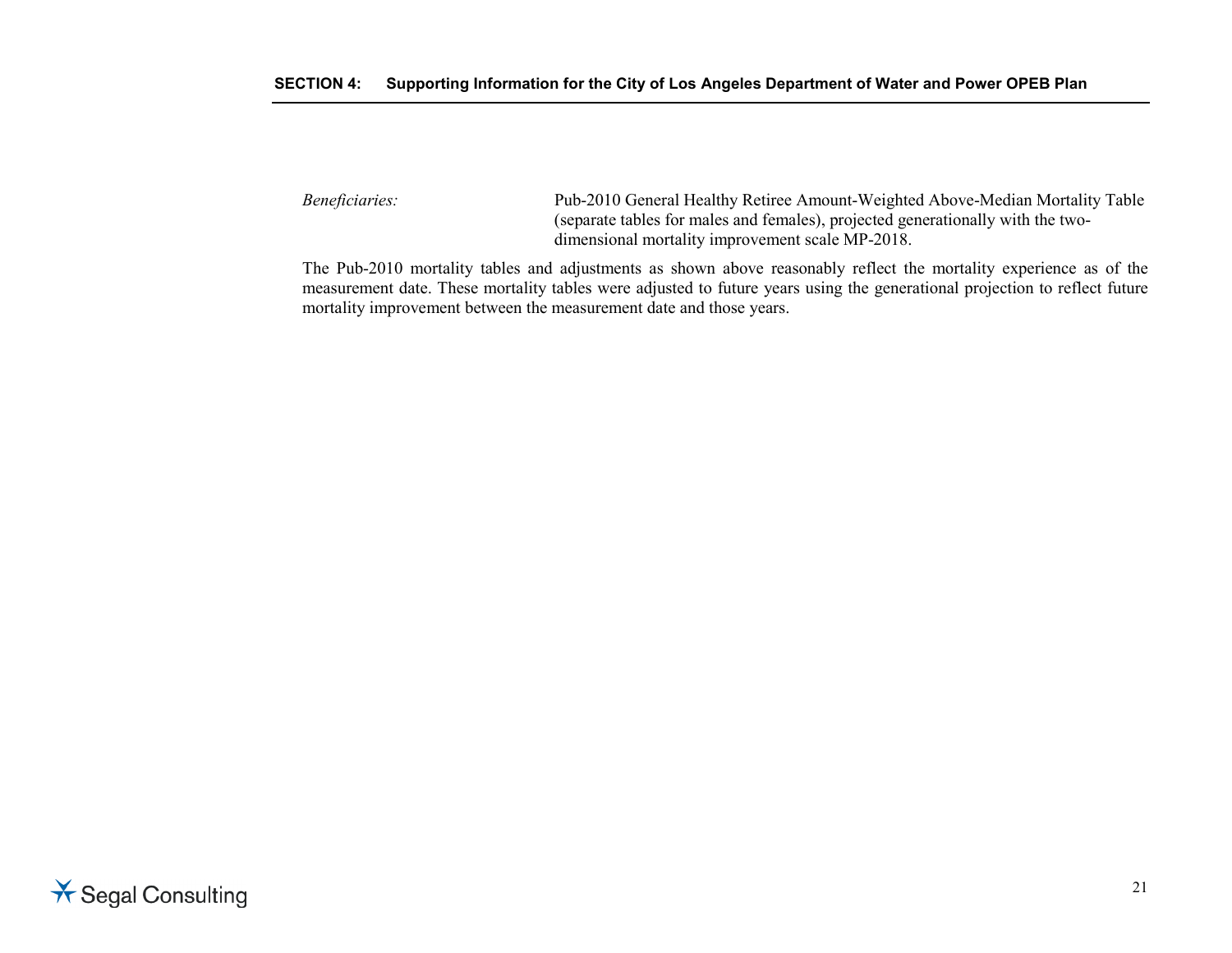**Actuarial Assumptions and Actuarial Cost Method (continued)**

**Termination Rates Before Retirement:**

|     | <b>Rate (%)</b> |                   |
|-----|-----------------|-------------------|
|     | <b>Male</b>     |                   |
| Age | Mortality*      | <b>Disability</b> |
| 25  | 0.027           | 0.006             |
| 30  | 0.035           | 0.012             |
| 35  | 0.046           | 0.012             |
| 40  | 0.063           | 0.018             |
| 45  | 0.091           | 0.030             |
| 50  | 0.137           | 0.054             |
| 55  | 0.203           | 0.126             |
| 60  | 0.292           | 0.240             |
| 65  | 0.421           | 0.000             |
|     | <b>Female</b>   |                   |
| Age | Mortality*      | <b>Disability</b> |
| 25  | 0.011           | 0.000             |
| 30  | 0.016           | 0.006             |
| 35  | 0.024           | 0.036             |
| 40  | 0.036           | 0.072             |
| 45  | 0.054           | 0.102             |
| 50  | 0.082           | 0.138             |
| 55  | 0.120           | 0.168             |
| 60  | 0.177           | 0.000             |
| 65  | 0.275           | 0.000             |

\* *Note that generational projections beyond the base year (2010) are not reflected in the above mortality rates.*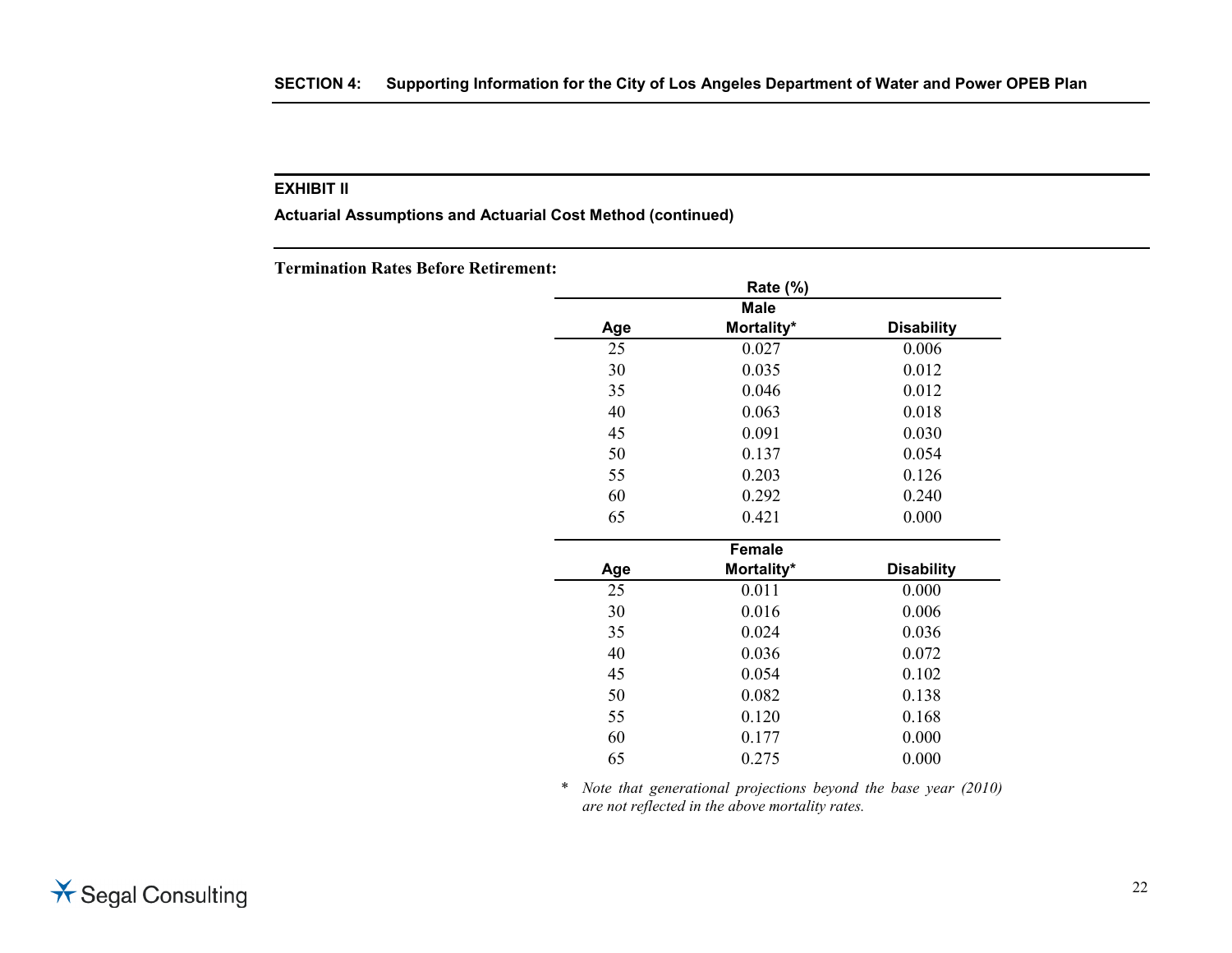**Actuarial Assumptions and Actuarial Cost Method (continued)**

| <b>Withdrawal Rates:</b> |                         |                   |
|--------------------------|-------------------------|-------------------|
|                          | <b>Years of Service</b> | Total Withdrawal* |
|                          | Less than 1             | 10.00%            |
|                          | $\bf{I}$                | 5.25%             |
|                          | $\overline{2}$          | 3.75%             |
|                          | 3                       | 3.50%             |
|                          | 4                       | 2.50%             |
|                          | 5                       | 2.00%             |
|                          | 6                       | 1.50%             |
|                          | $\tau$                  | 1.50%             |
|                          | 8                       | 1.50%             |
|                          | 9                       | 1.00%             |
|                          | $10 - 20$               | 0.75%             |
|                          | 20 & over               | 0.50%             |

\**No withdrawal is assumed after a member is first eligible to retire*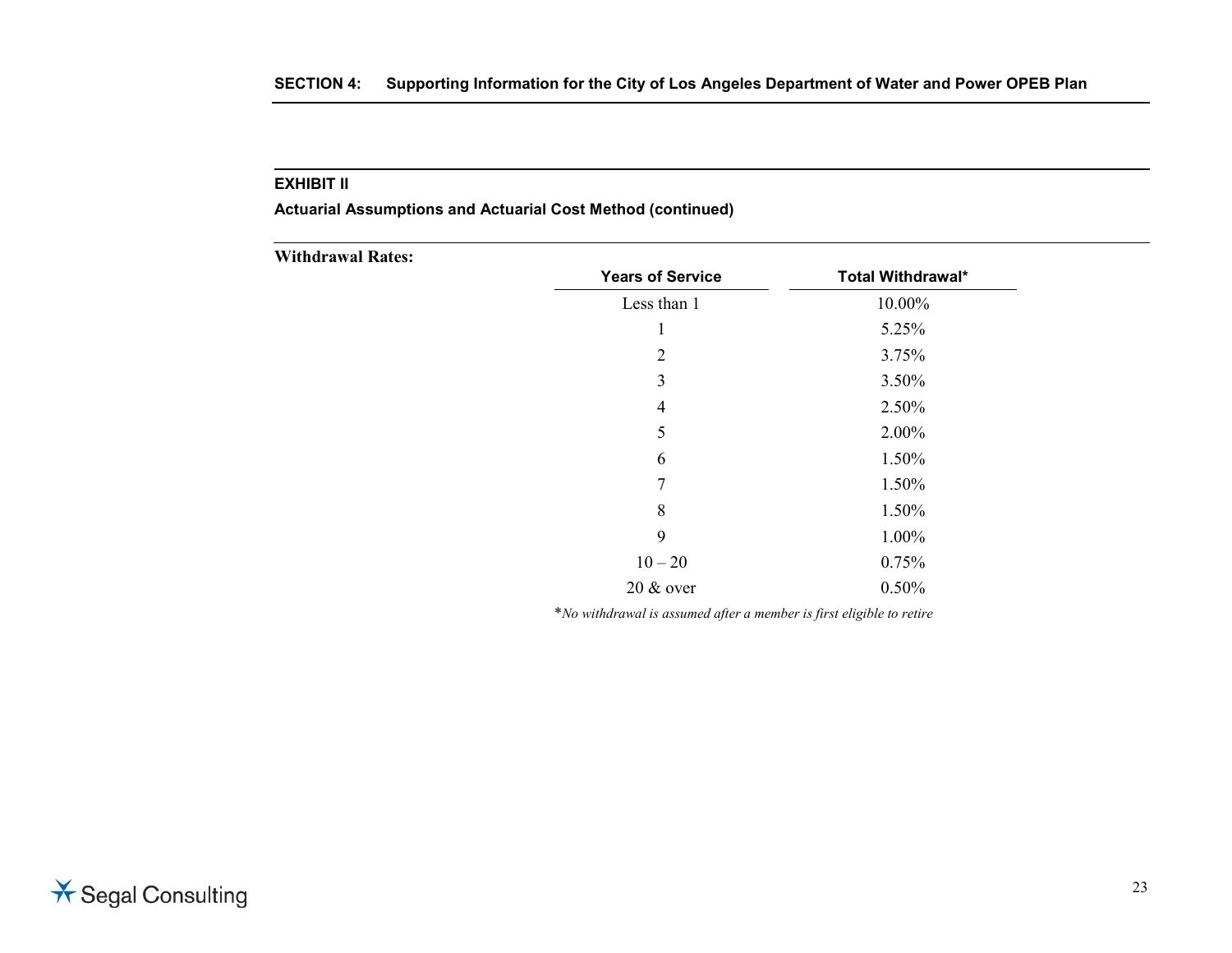**Actuarial Assumptions and Actuarial Cost Method (continued)**

|           | Rate (%)                            |                                       |                                     |                                       |  |
|-----------|-------------------------------------|---------------------------------------|-------------------------------------|---------------------------------------|--|
| Tier 1    |                                     | Tier <sub>2</sub>                     |                                     |                                       |  |
| Age       | <b>Under 30 Years</b><br>of Service | 30 or More<br><b>Years of Service</b> | <b>Under 30 Years</b><br>of Service | <b>30 or More Years</b><br>of Service |  |
| 50        | $0.00\%$                            | 1.00%                                 | $0.00\%$                            | $0.00\%$                              |  |
| 51        | 0.00                                | 0.00                                  | 0.00                                | 0.00                                  |  |
| 52        | 0.00                                | 0.00                                  | 0.00                                | 0.00                                  |  |
| 53        | 0.00                                | 0.00                                  | 0.00                                | 0.00                                  |  |
| 54        | 0.00                                | 0.00                                  | 0.00                                | 0.00                                  |  |
| 55        | 4.25                                | 27.00                                 | 0.00                                | 25.00                                 |  |
| 56        | 2.00                                | 20.00                                 | 0.00                                | 14.00                                 |  |
| 57        | 2.50                                | 17.50                                 | 0.00                                | 13.00                                 |  |
| 58        | 3.50                                | 17.50                                 | 0.00                                | 13.00                                 |  |
| 59        | 3.50                                | 17.50                                 | 0.00                                | 13.00                                 |  |
| 60        | 5.50                                | 22.00                                 | 5.50                                | 17.50                                 |  |
| 61        | 6.50                                | 22.00                                 | 3.50                                | 10.00                                 |  |
| 62        | 7.00                                | 22.00                                 | 2.50                                | 10.00                                 |  |
| 63        | 8.00                                | 25.00                                 | 20.00                               | 25.00                                 |  |
| 64        | 8.50                                | 27.00                                 | 12.00                               | 25.00                                 |  |
| 65        | 11.50                               | 30.00                                 | 11.00                               | 28.00                                 |  |
| 66        | 12.00                               | 30.00                                 | 11.00                               | 28.00                                 |  |
| 67        | 12.50                               | 30.00                                 | 12.00                               | 28.00                                 |  |
| 68        | 13.00                               | 30.00                                 | 12.50                               | 28.00                                 |  |
| 69        | 17.00                               | 30.00                                 | 15.00                               | 28.00                                 |  |
| 70        | 22.00                               | 25.00                                 | 50.00                               | 50.00                                 |  |
| 71        | 22.00                               | 25.00                                 | 50.00                               | 50.00                                 |  |
| 72        | 22.00                               | 25.00                                 | 50.00                               | 50.00                                 |  |
| 73        | 22.00                               | 25.00                                 | 50.00                               | 50.00                                 |  |
| 74        | 22.00                               | 25.00                                 | 50.00                               | 50.00                                 |  |
| 75 & Over | 100.00                              | 100.00                                | 100.00                              | 100.00                                |  |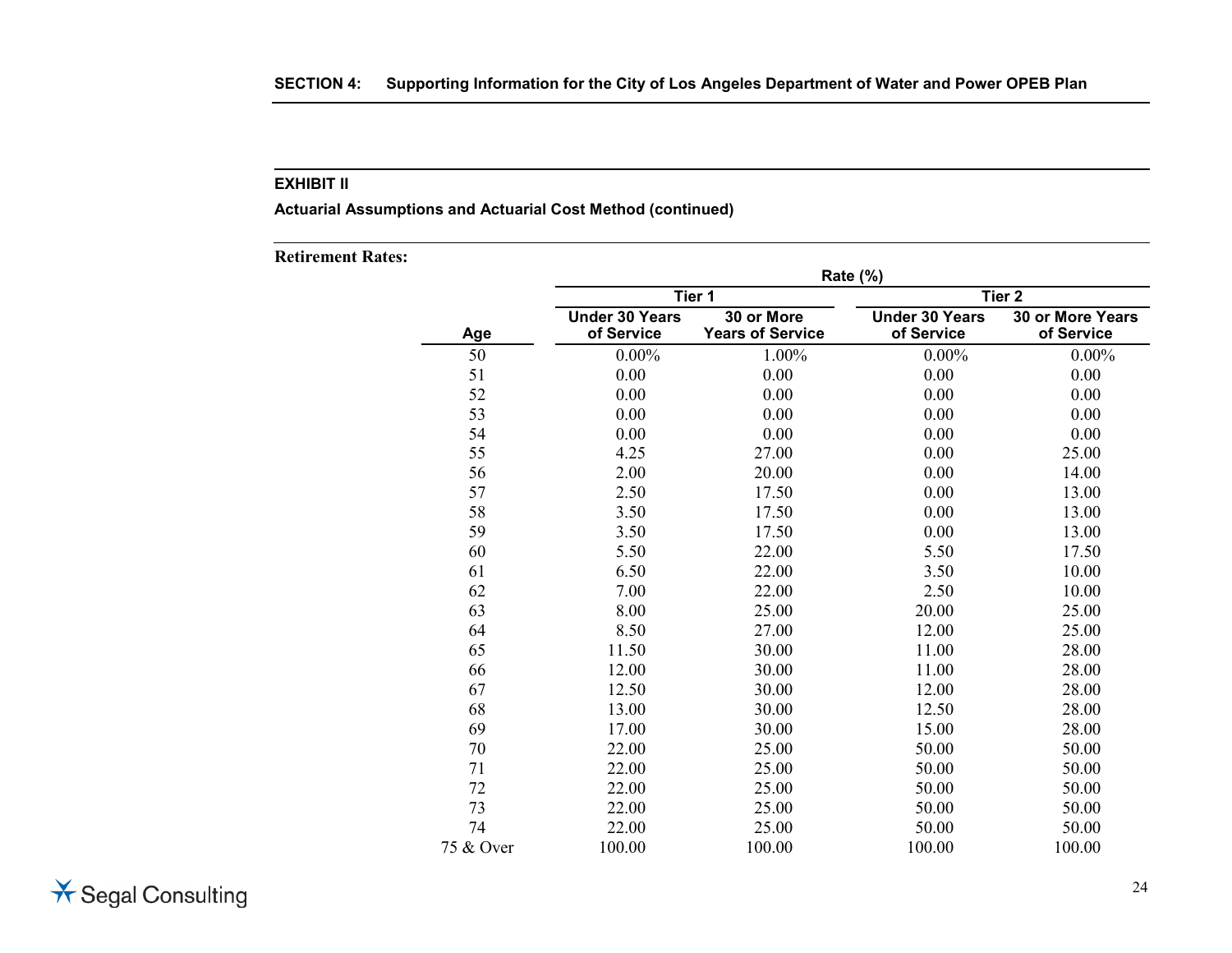**Actuarial Assumptions and Actuarial Cost Method (continued)**

| <b>Measurement Date:</b> | June 30, 2019                                                                                                                                 |
|--------------------------|-----------------------------------------------------------------------------------------------------------------------------------------------|
| <b>Discount Rate:</b>    | 7.00%, net of investment expenses.                                                                                                            |
| <b>Salary Increases:</b> | Annual Rate of Compensation Increase                                                                                                          |
|                          | Inflation: 2.75% per year, plus "across the board" salary increases of 0.50% per year,<br>plus the following merit and promotional increases. |

| <b>Years of Service</b> | Increase |
|-------------------------|----------|
| Less than 1             | 7.00%    |
| 1                       | 7.00%    |
| 2                       | 6.50%    |
| 3                       | 5.25%    |
| 4                       | 3.75%    |
| 5                       | 2.75%    |
| 6                       | 2.25%    |
| 7                       | 2.00%    |
| 8                       | 1.70%    |
| 9                       | 1.60%    |
| 10                      | 1.50%    |
| 11                      | 1.45%    |
| 12                      | 1.40%    |
| 13                      | 1.35%    |
| 14                      | 1.30%    |
| 15 & over               | 1.25%    |

The merit and promotional increases are added to the sum of the inflationary and "across the board" salary increases.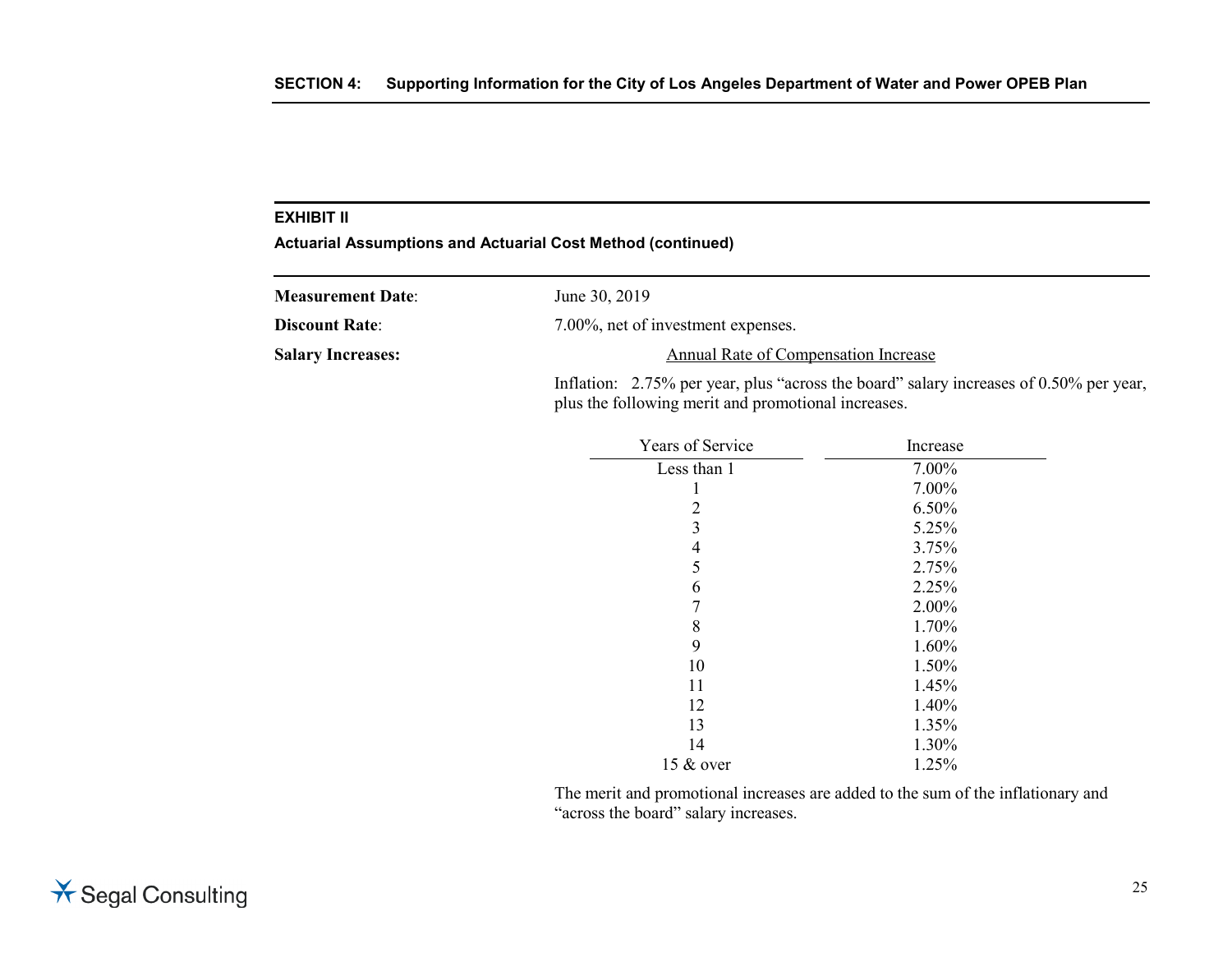#### **Actuarial Assumptions and Actuarial Cost Method (continued)**

**Per Capita Cost Development:**

The assumed per capita claims cost by age (and other demographic factors such as sex and family status) is the future per capita cost of providing postretirement health care benefits at each age. The factors on page 29 are applied to the premiums shown on pages 27 and 28 to calculate the age-based costs.

*Dental and Medical Annual Dental and Medical Annual* Where known, actual subsidies provided in the data were used. For periods where Subsidy<br>Subsidy subsidy is unknown, the average monthly rating subsidies effective July 1, 2010 w subsidy is unknown, the average monthly retiree subsidies effective July 1, 2019 were assumed as shown below:

#### **Dental Premium Subsidy (For Single and Multi-Party, Tiers 1 and 2)**

|                       |                         | Premium             |
|-----------------------|-------------------------|---------------------|
| Carrier               | <b>Election Percent</b> | <b>Single Party</b> |
| United Concordia DHMO | 15%                     | \$18.24             |
| United Concordia PPO  | 65%                     | \$35.79             |
| <b>IBEW</b> Local 18  | 20%                     | \$121.55            |

The maximum monthly dental subsidy is \$35.79, except for Local 18 with a maximum of \$121.55.

Eligible spouses and survivors are not eligible for DWP dental subsidy.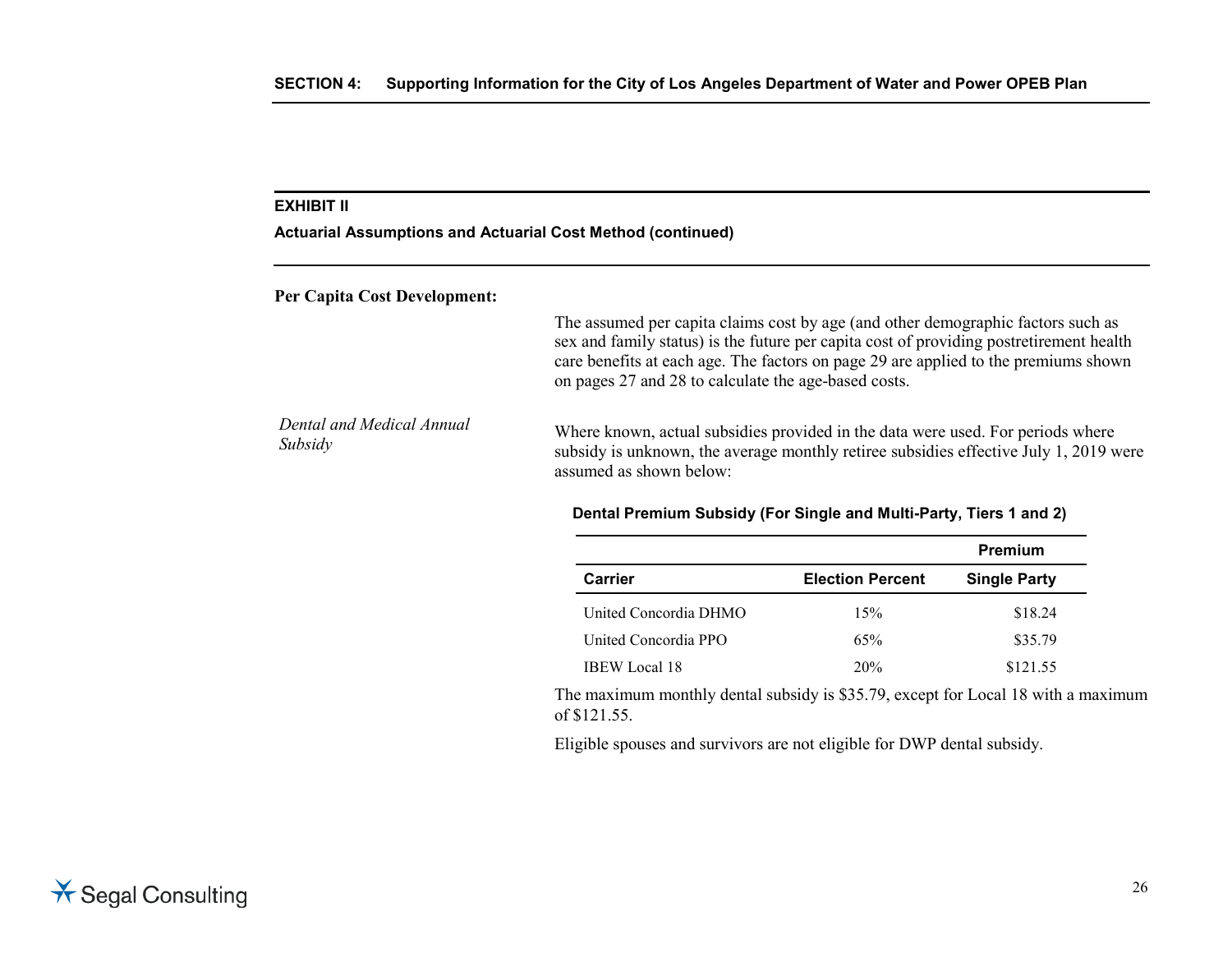#### **Actuarial Assumptions and Actuarial Cost Method (continued)**

For retirees in pay status, we use the relevant premiums provided on participant records. In cases where the carrier elections are unknown, we will assume the participant elects a carrier in the same proportion as current retirees in that group. The table below shows the assumed distribution of medical insurance carriers for retirees and the monthly premiums as of July 1, 2019.

| <b>Under Age 65</b>         |                                           |                                |                                        |
|-----------------------------|-------------------------------------------|--------------------------------|----------------------------------------|
| <b>Carrier</b>              | <b>Assumed</b><br><b>Election Percent</b> | <b>Single Party</b><br>Premium | Participant +1<br><b>Both Under 65</b> |
| Kaiser                      | 55.0                                      | \$981.26                       | \$1,962.52                             |
| United Health Care Option A | 10.0                                      | 1,412.74                       | 2,825.55                               |
| Blue Cross HMO              | <b>20.0</b>                               | 1,568.47                       | 1,836.03                               |
| United Health Care HMO      | 5.0                                       | 1,575.41                       | 3,251.10                               |
| <b>Blue Cross PPO</b>       | 5.0                                       | 1,757.38                       | 2,206.15                               |
| United Health Care Option C | 5.0                                       | 954.29                         | 1,908.61                               |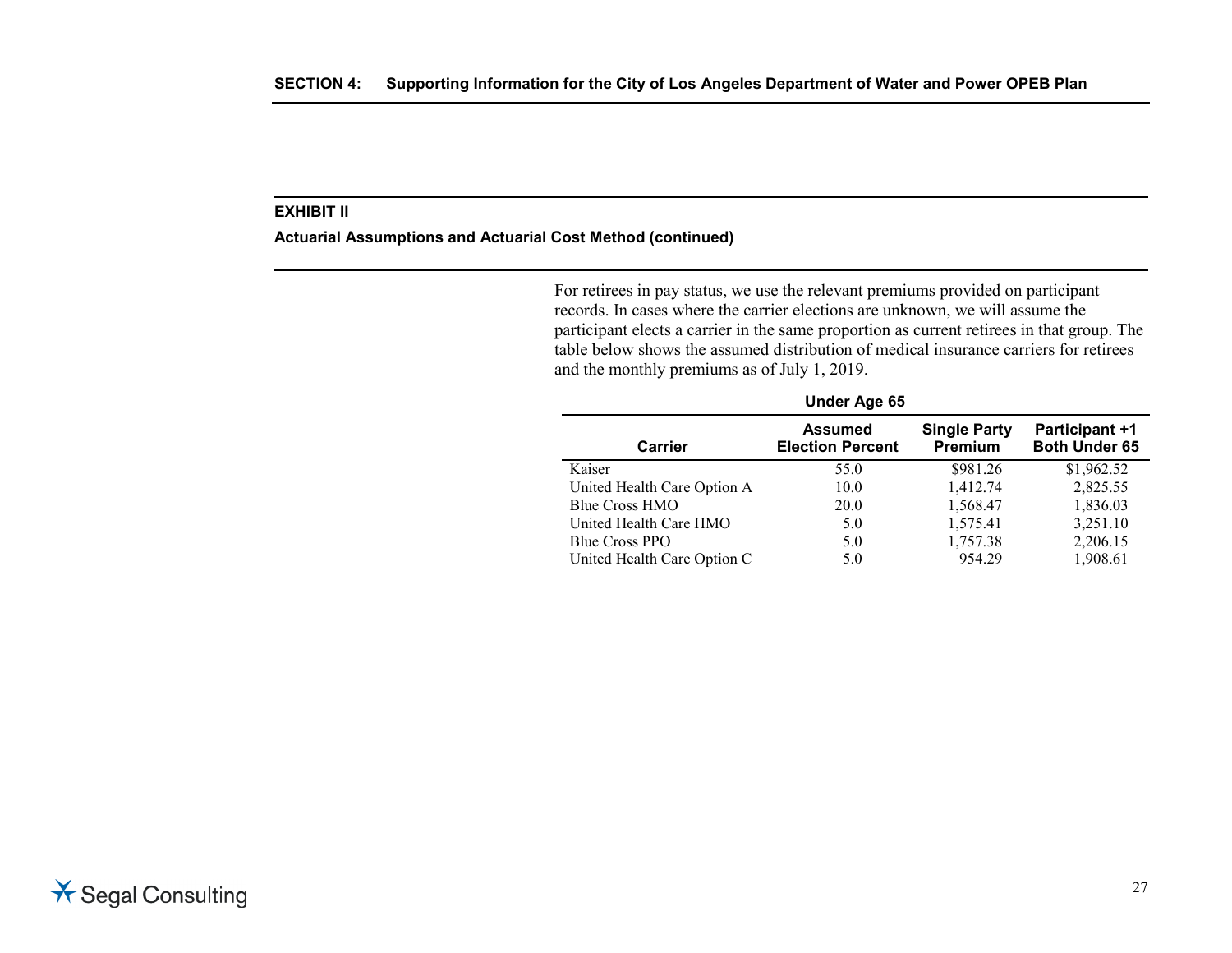**Actuarial Assumptions and Actuarial Cost Method (continued)**

|                                       | Age 65 and Older                          |                                       |                                       |
|---------------------------------------|-------------------------------------------|---------------------------------------|---------------------------------------|
| Carrier                               | <b>Assumed</b><br><b>Election Percent</b> | <b>Single Party</b><br><b>Premium</b> | <b>Participant +1</b><br>Both Age 65+ |
| Kaiser Senior Advantage               | 55.0                                      | \$350.16                              | \$700.32                              |
| United Health Care Option A           | 25.0                                      | 567.20                                | 1,134.40                              |
| United Health Care Medicare Advantage | 10.0                                      | 476.80                                | 953.60                                |
| <b>Senior Dimensions</b>              | 2.5                                       | 289.52                                | 579.04                                |
| United Health Care Option B           | 2.5                                       | 418.79                                | 837.58                                |
| Blue Cross HMO                        | 5.0                                       | 1,034.80                              | 1,605.44                              |
| Medicare Part B                       | 100                                       | \$138.55                              | \$277.10                              |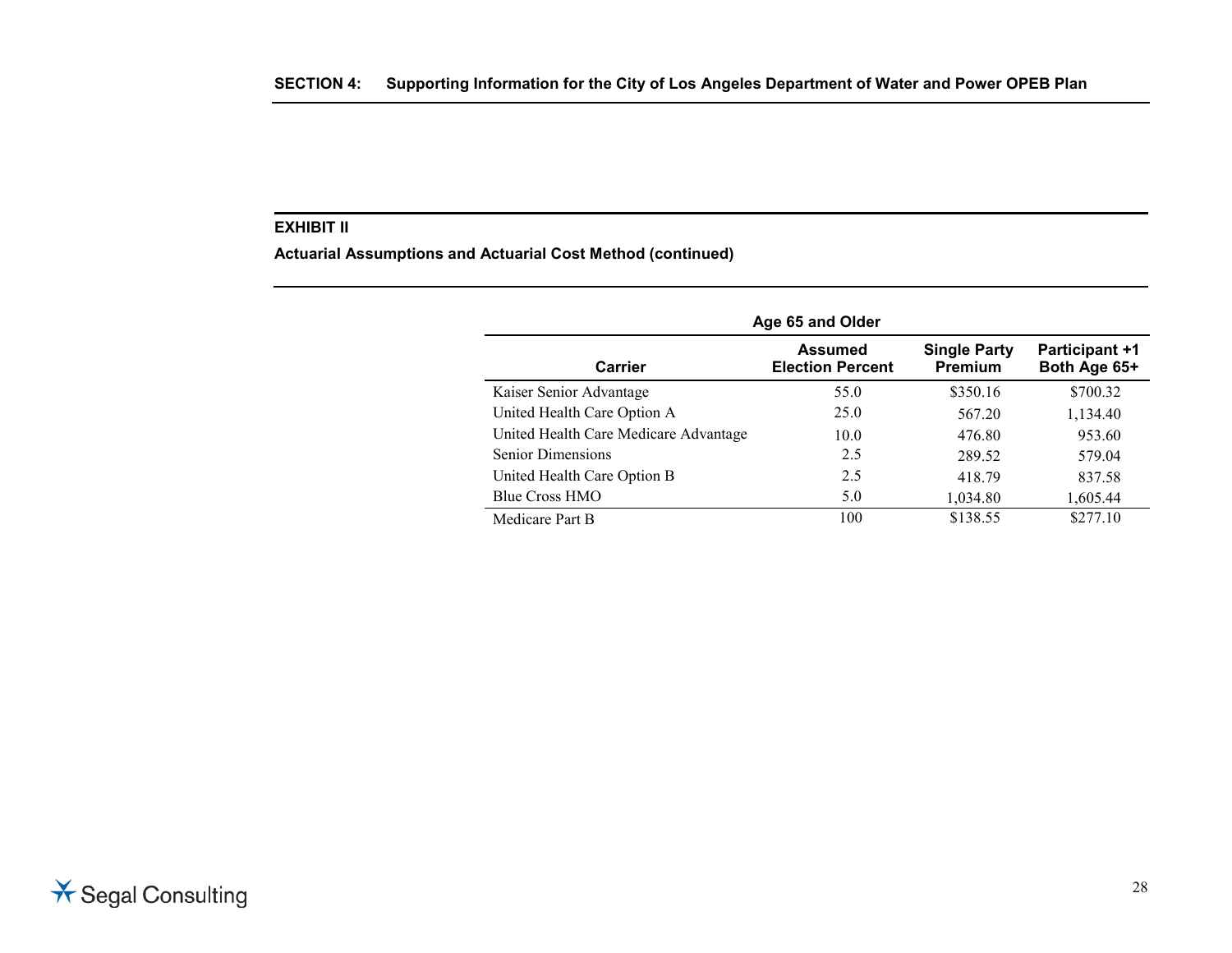**Actuarial Assumptions and Actuarial Cost Method (continued)**

|     |        | Applied to Per Capita Costs for under age 65 |             |               |
|-----|--------|----------------------------------------------|-------------|---------------|
| Age |        | <b>Retiree</b>                               |             | <b>Spouse</b> |
|     | Male   | <b>Female</b>                                | <b>Male</b> | <b>Female</b> |
| 55  | 0.9045 | 0.9339                                       | 0.7119      | 0.8063        |
| 60  | 1.0742 | 1.0066                                       | 0.9530      | 0.9351        |
| 64  | 1.2324 | 1.0678                                       | 1.2030      | 1.0525        |

Applied to Per Capita Costs for age 65 and older

|       | <b>Retiree</b> |        |             | <b>Spouse</b> |
|-------|----------------|--------|-------------|---------------|
| Age   | <b>Male</b>    | Female | <b>Male</b> | Female        |
| 65    | 0.9113         | 0.7746 | 0.9113      | 0.7746        |
| 70    | 1.0562         | 0.8347 | 1.0562      | 0.8347        |
| 75    | 1.1382         | 0.8985 | 1.1382      | 0.8985        |
| $80+$ | 1.2257         | 0.9687 | 1.2257      | 0.9687        |

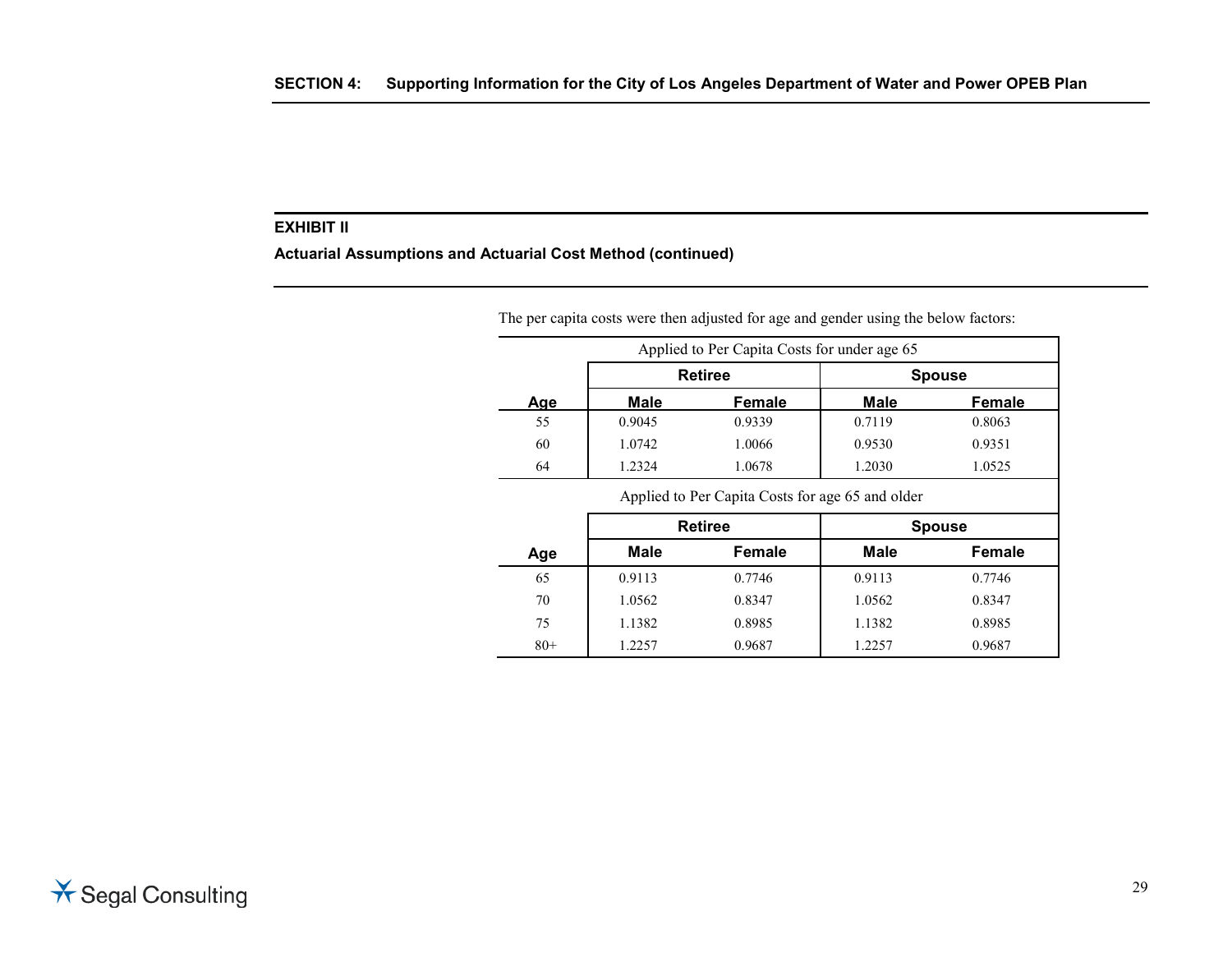**Actuarial Assumptions and Actuarial Cost Method (continued)**

**Health Care Cost Subsidy Trend Rates:**

Health care trend measures the anticipated overall rate at which health plan costs are expected to increase in future years. Trend rates are used to increase the premiums and the stated subsidies into the future. For example, the expected maximum monthly medical subsidy for a Tier 1 retiree with 30 years of service in the year July 1, 2020 through June 30, 2021 (set equal to the two-party, under-65 Kaiser premium) would be determined with the following formula:

 $[$1,963 \times (1 + 6.75\% + 0.85\%)] = $2,112$ 

| <b>Year Ending June 30</b> | Non-Medicare | <b>Medicare</b> | <b>Medicare Part B</b> | <b>Dental</b> |
|----------------------------|--------------|-----------------|------------------------|---------------|
| 2020                       | $6.75\%$ *   | $6.25\%$ *      | 4.50%                  | 4.00%         |
| 2021                       | 6.50         | 6.00            | 4.50                   | 4.00          |
| 2022                       | 6.25         | 5.75            | 4.50                   | 4.00          |
| 2023                       | 6.00         | 5.50            | 4.50                   | 4.00          |
| 2024                       | 5.75         | 5.25            | 4.50                   | 4.00          |
| 2025                       | 5.50         | 5.00            | 4.50                   | 4.00          |
| 2026                       | 5.25         | 4.75            | 4.50                   | 4.00          |
| 2027                       | 5.00         | 4.50            | 4.50                   | 4.00          |
| 2028                       | 4.75         | 4.50            | 4.50                   | 4.00          |
| 2029 & Later               | 4.50         | 4.50            | 4.50                   | 4.00          |
|                            |              |                 |                        |               |

#### **Medical**

\**Before reflecting additional estimated increases of 0.85% (non-Medicare) and 1.95% (Medicare) from the impact of the Health Insurance Tax (HIT).*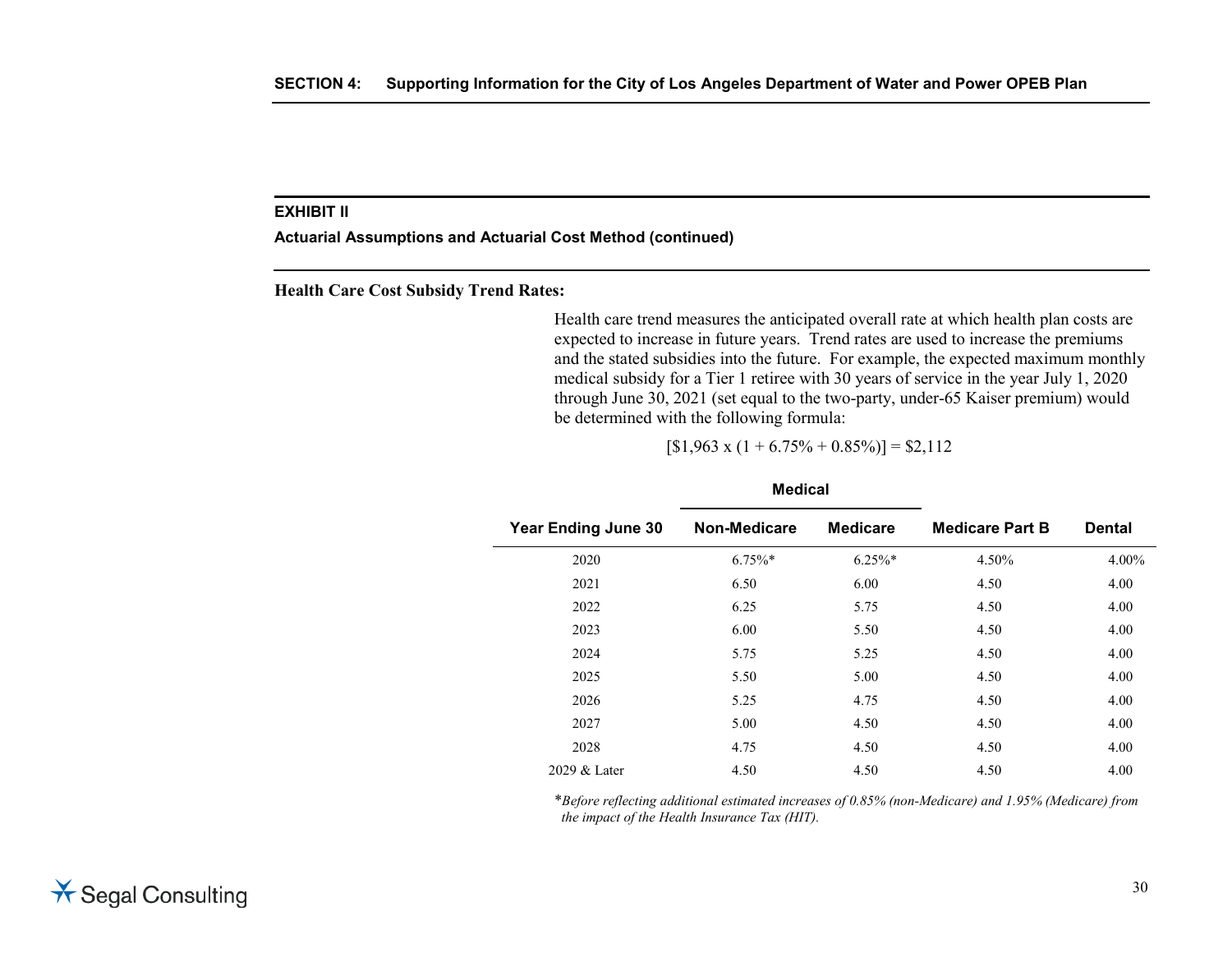### **Actuarial Assumptions and Actuarial Cost Method (continued)**

| <b>Marital Status:</b>           | Actives at the time of retirement: 75% of male employees and 40% of female<br>employees assumed to be married with coverage for spouse.                                                                                                              |
|----------------------------------|------------------------------------------------------------------------------------------------------------------------------------------------------------------------------------------------------------------------------------------------------|
|                                  | Retirees at the time of retirement: Actual data included in census.                                                                                                                                                                                  |
| <b>Spouse Age Difference:</b>    | Husbands are assumed to be 1 year older than female members. Wives are assumed<br>to be 3 years younger than male members.                                                                                                                           |
| <b>Future Benefit Accruals:</b>  | 1.0 year of service per year.                                                                                                                                                                                                                        |
| <b>Other Government Service:</b> | Tier 1 members are assumed to purchase an additional 0.07 years of service per year.<br>Tier 2 members are assumed to purchase an additional 0.02 years of service per year.<br>These service purchases exclude those priced at full actuarial cost. |
| <b>Participation:</b>            | 95% of the current actives are assumed to enroll in medical coverage at retirement.<br>95% of the current actives are assumed to enroll in dental coverage at retirement.                                                                            |
| <b>Asset Valuation Method:</b>   | Any actual investment gains and losses that are above or below the annual return<br>assumed in the valuation are recognized over 5-year periods.                                                                                                     |
| <b>Plan Design:</b>              | Development of plan liabilities was based on the substantive plan of benefits in<br>effect as described in Exhibit III.                                                                                                                              |
| <b>Administrative Expenses:</b>  | No administrative expenses were valued separately from the claim costs.                                                                                                                                                                              |
| <b>Implicit Subsidy:</b>         | None. Premiums paid by the retirees reflect rates underwritten for retirees only.                                                                                                                                                                    |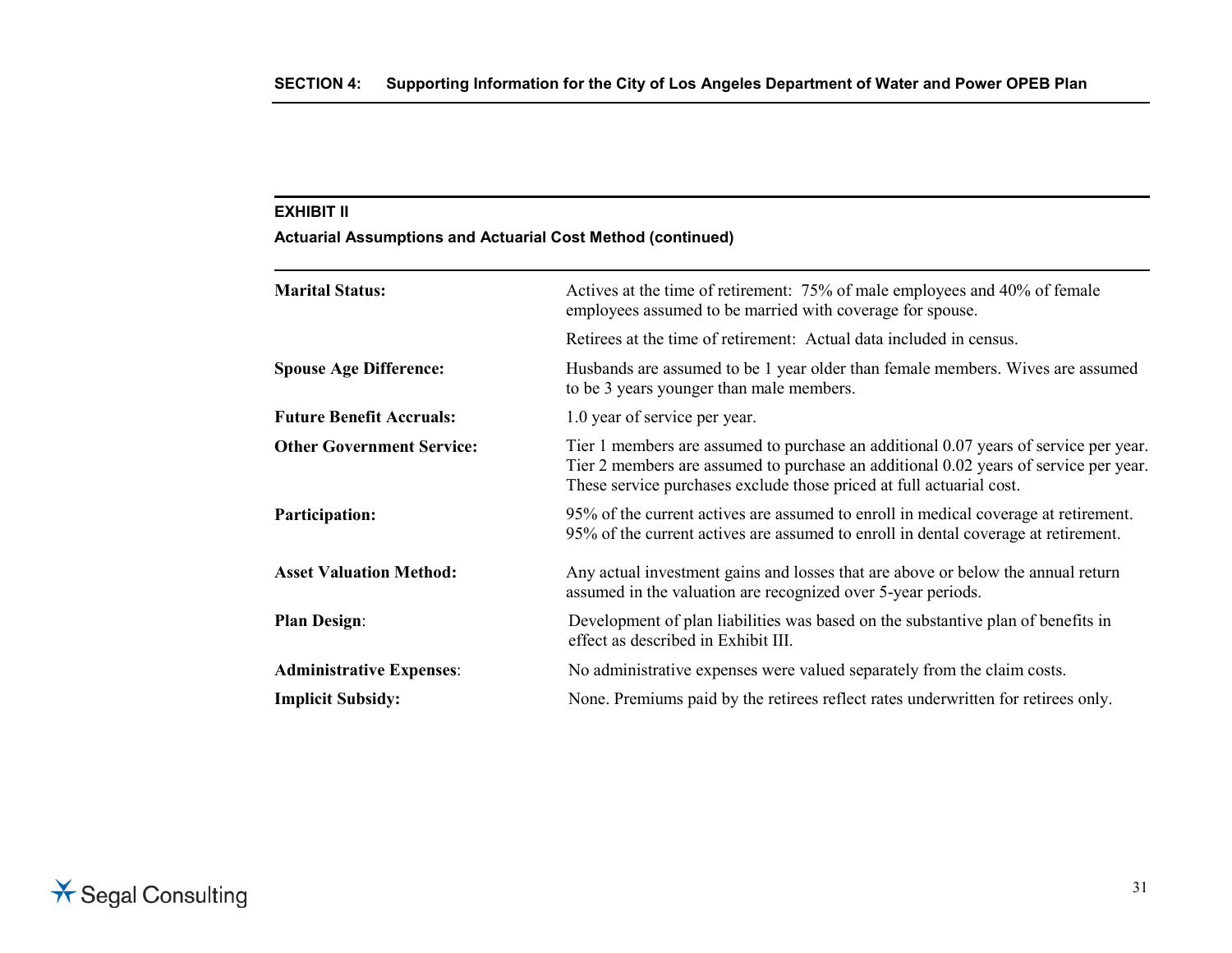### **Actuarial Assumptions and Actuarial Cost Method (continued)**

| <b>Impact of Affordable Care Act:</b> | As directed by DWP, we have continued to reflect in the current valuation the impact<br>of potential excise tax imposed by the Affordable Care Act (ACA), and related<br>statutes.                                                                                                                                                                                                                                                                                                                                                                                                                                                                                                                                                                                                                                                                                                                                                                                                                                                                                                                                                                                                                                                                                                            |
|---------------------------------------|-----------------------------------------------------------------------------------------------------------------------------------------------------------------------------------------------------------------------------------------------------------------------------------------------------------------------------------------------------------------------------------------------------------------------------------------------------------------------------------------------------------------------------------------------------------------------------------------------------------------------------------------------------------------------------------------------------------------------------------------------------------------------------------------------------------------------------------------------------------------------------------------------------------------------------------------------------------------------------------------------------------------------------------------------------------------------------------------------------------------------------------------------------------------------------------------------------------------------------------------------------------------------------------------------|
|                                       | In particular, it is our understanding that beginning in 2022 (deferred from 2018 when<br>thresholds begin), the legislation will impose a 40 percent excise tax on the cost of<br>health plans above a certain threshold. It is our further understanding that the<br>thresholds in 2018 for non-Medicare retirees aged 55 through 64 are \$11,850 for<br>single coverage and \$30,950 for family coverage as specified in the Health Care<br>Reform. For all other retirees the thresholds in 2018 are \$10,200 for single coverage<br>and \$27,500 for family coverage. ACA allows the higher thresholds also to be used<br>for any member "who participates in a plan sponsored by an employer the majority of<br>whose employees covered by the plan are engaged in a high-risk profession or<br>employed to repair or install electrical or telecommunication lines." We did not have<br>the data available to identify such members in the current valuation, and so have not<br>applied these higher thresholds except for members aged 55 through 64 (to whom the<br>higher thresholds apply regardless of risk-type profession classification). If such data<br>is provided by DWP, we can reflect this higher threshold in the excise tax calculation<br>in our future valuations. |
|                                       | The thresholds in 2019 are indexed and for the purpose of this valuation, they are<br>assumed to increase by 3.75% (i.e., 1.00% over the assumed 2.75% CPI assumption<br>used in the retirement valuation) over those in 2018. After 2019, the thresholds are<br>assumed to increase by 2.75% (assumed CPI inflation) per year. In this valuation, we<br>have allocated the excise tax between the Plan and the retiree, based on the proportion<br>of the health care cost expected to be paid by each party.                                                                                                                                                                                                                                                                                                                                                                                                                                                                                                                                                                                                                                                                                                                                                                                |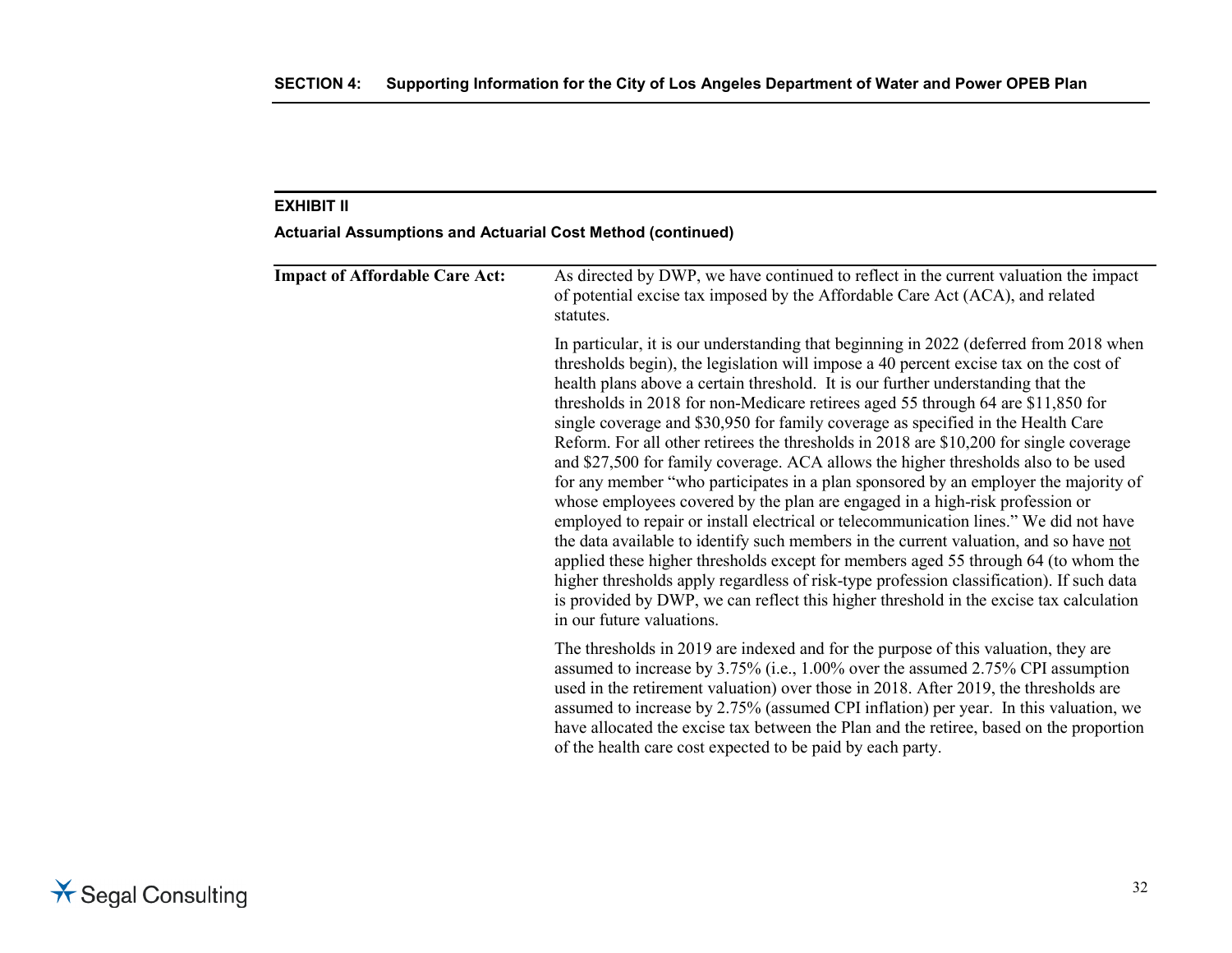| <b>Assumption Changes Since Prior</b> | The following assumptions were changed since the prior valuation:                                                                                                                                                                                                                                   |
|---------------------------------------|-----------------------------------------------------------------------------------------------------------------------------------------------------------------------------------------------------------------------------------------------------------------------------------------------------|
| <b>Valuation:</b>                     | Updated per capita costs.                                                                                                                                                                                                                                                                           |
|                                       | Increased Medicare Part B subsidy trend from 4.00% to 4.50%.<br>▸                                                                                                                                                                                                                                   |
|                                       | Decreased medical enrollment assumption from 97% to 95%.<br>➤                                                                                                                                                                                                                                       |
|                                       | Updated turnover and retirement decrement rates following the July 1, 2015<br>through June 30, 2018 Actuarial Experience Study dated June 12, 2019.                                                                                                                                                 |
|                                       | Updated mortality. Following the most recent experience study, the Retirement<br>≻<br>Board adopted benefit-weighted tables for the Retirement Plan. For the OPEB<br>Plan, we will continue to use headcount-weighted mortality tables, as benefits<br>do not vary by salary as in Retirement Plan. |
|                                       | Updated salary scale rates.                                                                                                                                                                                                                                                                         |
|                                       | Decreased discount rate from 7.25% to 7.00%.                                                                                                                                                                                                                                                        |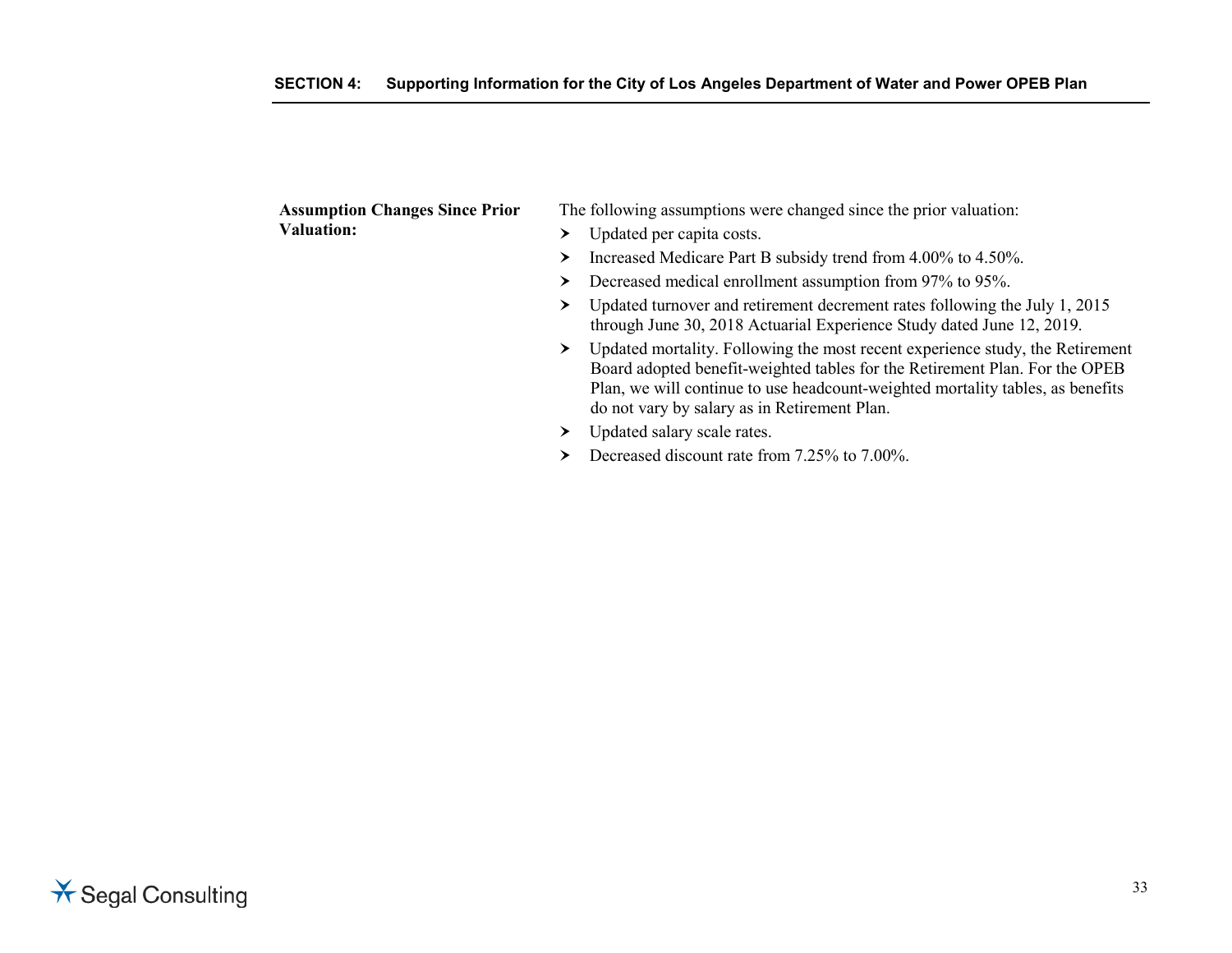#### **Summary of Plan**

This exhibit summarizes the major benefit provisions as included in the valuation. To the best of our knowledge, the summary represents the substantive plans as of the measurement date. It is not intended to be, nor should it be interpreted as, a complete statement of all benefit provisions.

| Eligibility:               | A retiree who was an employee of DWP immediately prior to retirement and is<br>receiving a monthly allowance under DWP's retirement plan is eligible for the<br>subsidy.                   |  |  |
|----------------------------|--------------------------------------------------------------------------------------------------------------------------------------------------------------------------------------------|--|--|
| Tier 1                     | All members hired before January 1, 2014.                                                                                                                                                  |  |  |
| Tier 2                     | All members hired on or after January 1, 2014.                                                                                                                                             |  |  |
| Age & Service Requirement: | Eligible for minimum pension from the Retirement Plan as follows:                                                                                                                          |  |  |
| Tier 1                     | Age 60 with 5 years of Department service; or                                                                                                                                              |  |  |
|                            | Age 55 with 10 years of Department service in the last 12 years; or                                                                                                                        |  |  |
|                            | Any age with 30 years of Department service; or                                                                                                                                            |  |  |
|                            | Receiving permanent total disability benefits from the Plan.                                                                                                                               |  |  |
|                            | To be eligible, the employee must have worked or been paid disability four of<br>Note:<br>the last five years immediately preceding eligibility to retire, or while eligible<br>to retire. |  |  |
| Tier 2                     | Age 60 with 5 years of continuous Department Service with the Plan immediately<br>prior to reaching eligibility; or                                                                        |  |  |
|                            | Age 60 with 10 years of Qualifying service; or                                                                                                                                             |  |  |
|                            | Any age with 30 years of Qualifying service; or                                                                                                                                            |  |  |
|                            | Receiving permanent total disability benefits from the Plan.                                                                                                                               |  |  |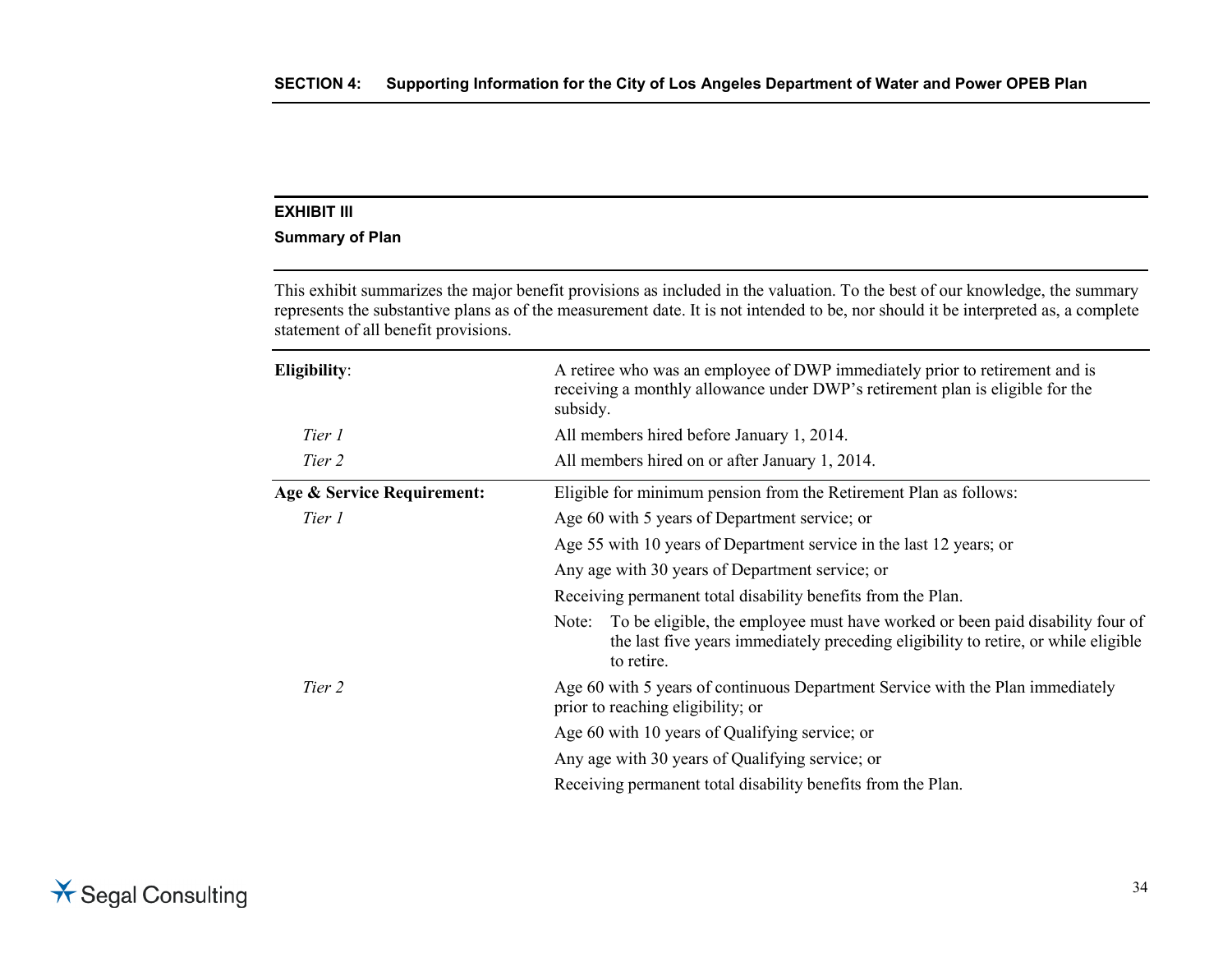| <b>Benefit Types:</b> | The DWP subsidy is computed by a formula related to years of qualifying service and                                      |
|-----------------------|--------------------------------------------------------------------------------------------------------------------------|
|                       | attained age at retirement. The actual years of qualifying service are rounded either up                                 |
|                       | or down to the nearest integer value.                                                                                    |
|                       | The subsidy limit is applied to the combined medical carrier and Medicare Part B<br>premium, but not the dental premium. |
|                       |                                                                                                                          |

#### *Tier 1*

|                          | <b>Years of Service</b> |       |         |         |         |
|--------------------------|-------------------------|-------|---------|---------|---------|
| <b>Age at Retirement</b> | 10                      | 15    | 20      | 25      | 30      |
| 55                       | \$393                   | \$785 | \$1,178 | \$1,570 | \$1,963 |
| 56                       | 400                     | 799   | 1,199   | 1,599   | 1,963   |
| 57                       | 407                     | 814   | 1,220   | 1,627   | 1,963   |
| 58                       | 414                     | 828   | 1,242   | 1,656   | 1,963   |
| 59                       | 421                     | 842   | 1,263   | 1,684   | 1,963   |
| 60                       | 428                     | 856   | 1,284   | 1,713   | 1,963   |
| 61                       | 435                     | 871   | 1,306   | 1,741   | 1,963   |
| 62                       | 443                     | 885   | 1,327   | 1,770   | 1,963   |
| 63                       | 450                     | 899   | 1,349   | 1.798   | 1,963   |
| 64                       | 457                     | 913   | 1,370   | 1,827   | 1,963   |
| 65                       | 464                     | 928   | 1,392   | 1,855   | 1,963   |

*Tier 2*

|                          | <b>Years of Service</b> |       |       |       |       |
|--------------------------|-------------------------|-------|-------|-------|-------|
| <b>Age at Retirement</b> | 10                      | 15    | 20    | 25    | 30    |
| 55                       | \$196                   | \$393 | \$589 | \$785 | \$981 |
| 56                       | 200                     | 400   | 599   | 799   | 981   |
| 57                       | 203                     | 407   | 610   | 814   | 981   |
| 58                       | 207                     | 414   | 621   | 828   | 981   |
| 59                       | 210                     | 421   | 632   | 842   | 981   |
| 60                       | 214                     | 428   | 642   | 856   | 981   |
| 61                       | 218                     | 435   | 653   | 871   | 981   |
| 62                       | 221                     | 442   | 664   | 885   | 981   |
| 63                       | 225                     | 450   | 674   | 899   | 981   |
| 64                       | 228                     | 457   | 685   | 913   | 981   |
| 65                       | 232                     | 464   | 696   | 928   | 981   |

As shown, the maximum possible subsidy is \$1,963 and \$981 for Tier 1 and 2, respectively. Subsidies may increase until age at retirement reaches 69.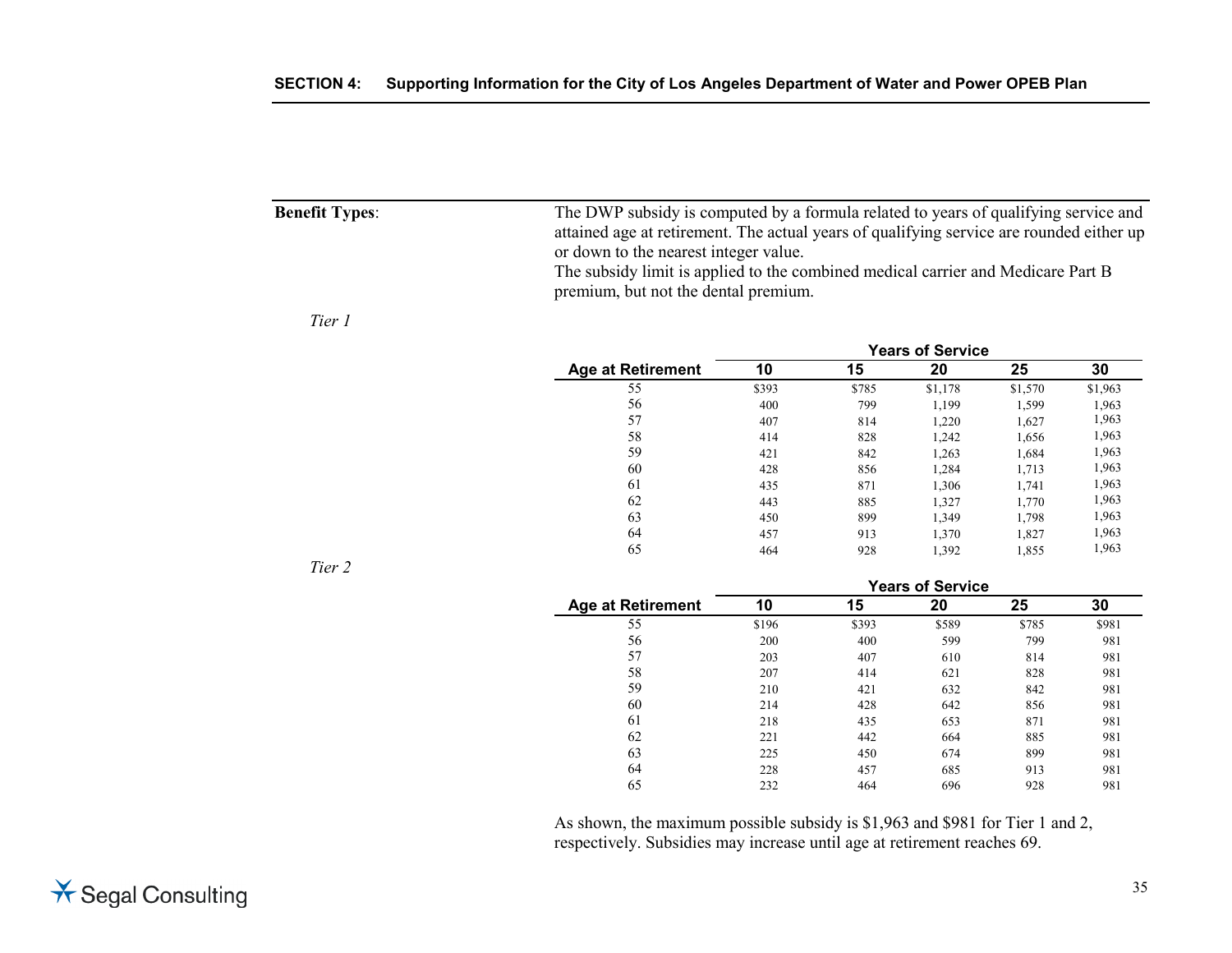| <b>Dependent Coverage:</b>         | Dependent spouses are eligible for the DWP medical subsidy coverage. Surviving<br>spouses are eligible to receive the DWP medical subsidy that would have been given<br>to the deceased employee or retiree if still living, and only if the surviving spouse was<br>enrolled in the deceased members' plan at the time of the members' death. Surviving<br>spouses and dependent spouses are not eligible for the dental subsidy. |
|------------------------------------|------------------------------------------------------------------------------------------------------------------------------------------------------------------------------------------------------------------------------------------------------------------------------------------------------------------------------------------------------------------------------------------------------------------------------------|
| <b>Retiree Contributions:</b>      | To the extent the DWP subsidies are less than the medical or dental premiums, the<br>retiree contributes the cost difference.                                                                                                                                                                                                                                                                                                      |
| <b>Changes in Plan Provisions:</b> | None.                                                                                                                                                                                                                                                                                                                                                                                                                              |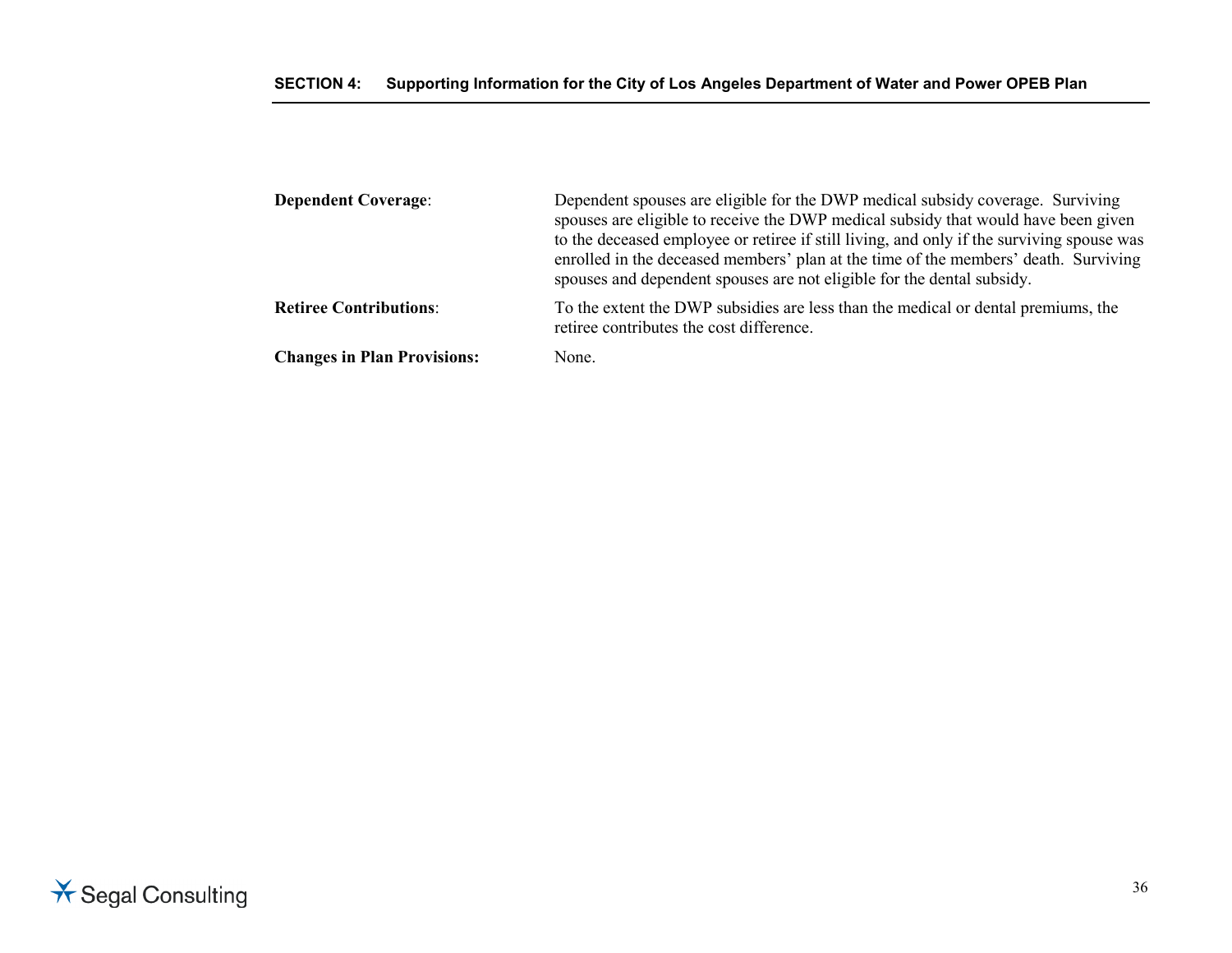# **EXHIBIT IV**

# **Definitions of Terms**

The following list defines certain technical terms for the convenience of the reader:

| <b>Assumptions or Actuarial</b><br><b>Assumptions:</b>                      |                                                                                                       | The estimates on which the cost of the Plan is calculated including:                                                                                                                                                                                        |  |  |  |
|-----------------------------------------------------------------------------|-------------------------------------------------------------------------------------------------------|-------------------------------------------------------------------------------------------------------------------------------------------------------------------------------------------------------------------------------------------------------------|--|--|--|
|                                                                             | (a)                                                                                                   | Investment return — the rate of investment yield that the Plan will earn over<br>the long-term future;                                                                                                                                                      |  |  |  |
|                                                                             | (b)                                                                                                   | Mortality rates — the death rates of employees and pensioners; life<br>expectancy is based on these rates;                                                                                                                                                  |  |  |  |
|                                                                             | (c)                                                                                                   | <u>Retirement rates</u> — the rate or probability of retirement at a given age;                                                                                                                                                                             |  |  |  |
|                                                                             | (d)                                                                                                   | Turnover rates — the rates at which employees of various ages are expected<br>to leave employment for reasons other than death, disability, or retirement.                                                                                                  |  |  |  |
| <b>Actuarial Present Value of Total</b><br><b>Projected Benefits (APB):</b> |                                                                                                       | Present value of all future benefit payments for current retirees and active employees<br>taking into account assumptions about demographics, turnover, mortality, disability,<br>retirement, health care trends, and other actuarial assumptions.          |  |  |  |
| <b>Normal Cost:</b>                                                         | The amount of contributions required to fund the benefit allocated to the current year<br>of service. |                                                                                                                                                                                                                                                             |  |  |  |
| <b>Actuarial Accrued Liability</b>                                          |                                                                                                       |                                                                                                                                                                                                                                                             |  |  |  |
| <b>For Actives:</b>                                                         |                                                                                                       | The equivalent of the accumulated normal costs allocated to the years before the<br>valuation date.                                                                                                                                                         |  |  |  |
| <b>Actuarial Accrued Liability</b>                                          |                                                                                                       |                                                                                                                                                                                                                                                             |  |  |  |
| <b>For Retirees:</b>                                                        |                                                                                                       | The single sum value of lifetime benefits to existing retirees. This sum takes account<br>of life expectancies appropriate to the ages of the retirees and of the interest which the<br>sum is expected to earn before it is entirely paid out in benefits. |  |  |  |